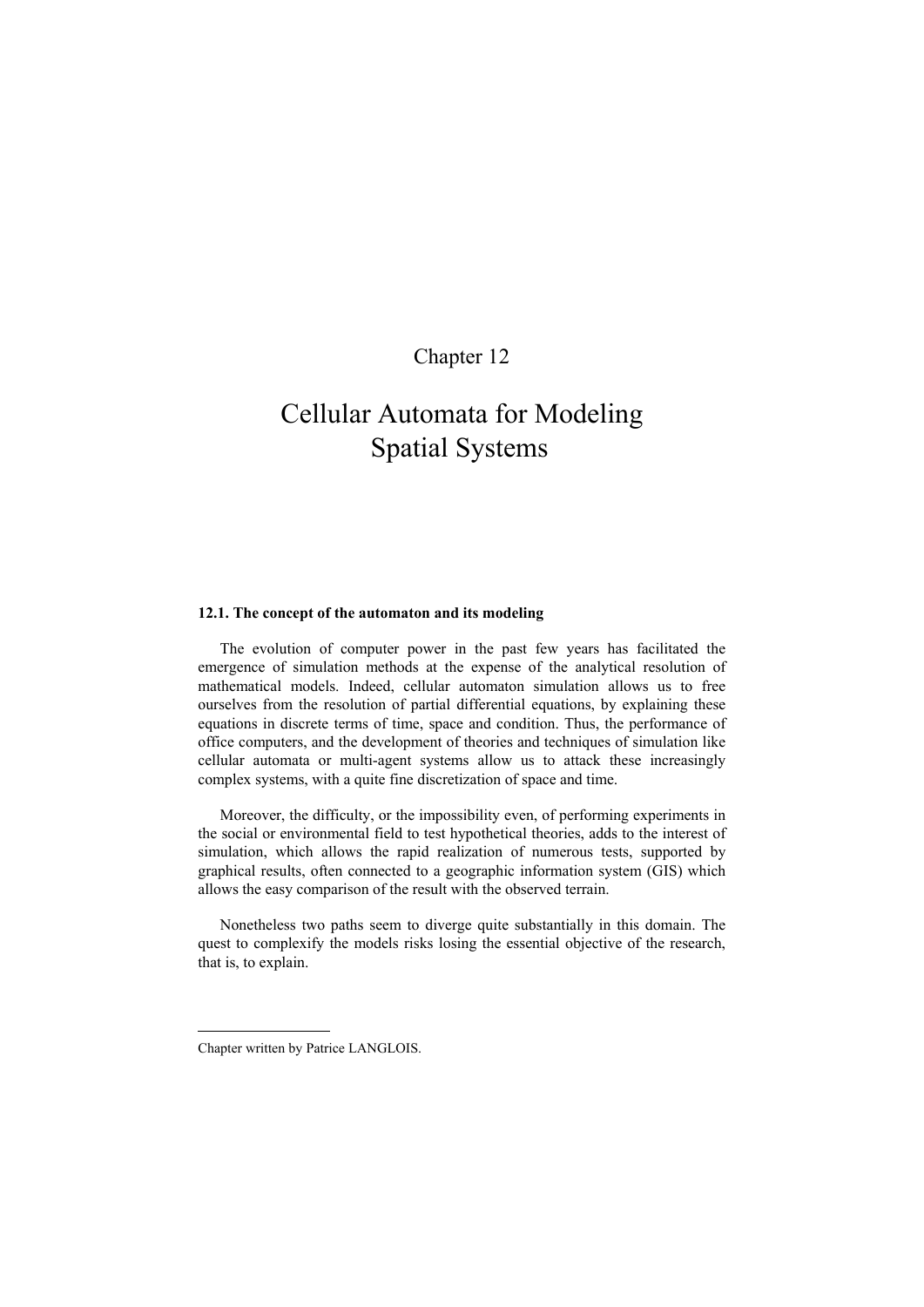To explain is to articulate, in the easiest possible way, a phenomenon in the framework of a rational theory. However, the eagerness to continually simulate reality more precisely through models is also the wish of practitioners who can also make weaker predictions such as in city planning, meteorology, weather forecasts, etc. Unfortunately these two approaches are not always compatible, as often the closer a model resembles reality, the less it can actually explain.

# **12.2. A little bit of history**

World War II acted as a stimulant for many new scientific developments. It led to the birth of the computer, made necessary due to the huge number of calculations needed for the creation of the atomic bomb. It is also the period of the development for cryptographic methods used to decode the German's secret messages. In this environment, mathematicians like the American John Von Neumann (1903-1957) and the Englishman Alan Turing (1912-1954) became pioneers. Von Neumann worked on the design of the first computers at the Los Alamos National Laboratory. There he invented cellular automata in the late 1940s. It was also Von Neumann who developed game theory in 1944 [VNM 44]. Turing, for his part, invented automatic decoding systems to decode German encrypted messages. He also participated in the development of ideas for what became computing, and most importantly, through his theoretical work, he invented the concept of the virtual machine, the Turing machine. He participated in the mathematical revolution of the  $20<sup>th</sup>$  century following Gödel's results concerning incompleteness where he showed in particular that numbers and functions exist that are incalculable and possess unsolvable problems. All of these developments question the grand theoretical program imagined by Hilbert during the previous century, who ambitiously set out to codify mathematical reason in a general system of axioms and rules of inference.

It is in this context that the concept of the cellular automaton emerged [FAT 01]. Von Neumann tried to invent an electromechanical machine with this capacity but the level of technology at the time was insufficient. One of his colleagues, Stanislaw Ulam (1909-1984) who worked on recursive geometrical objects, gave him the idea of a formal construction, using the computers in the Los Alamos laboratory to operate a cellular system subject to simple rules. After this the cellular automaton was born.

Von Neumann developed a virtual auto-reproductive machine which had the properties of a universal calculator, although he did not publish it in his lifetime, perhaps thinking that it was too complex (29 states) and that it did not follow the "natural" rules of physics concerning invariance by rotation and by symmetry.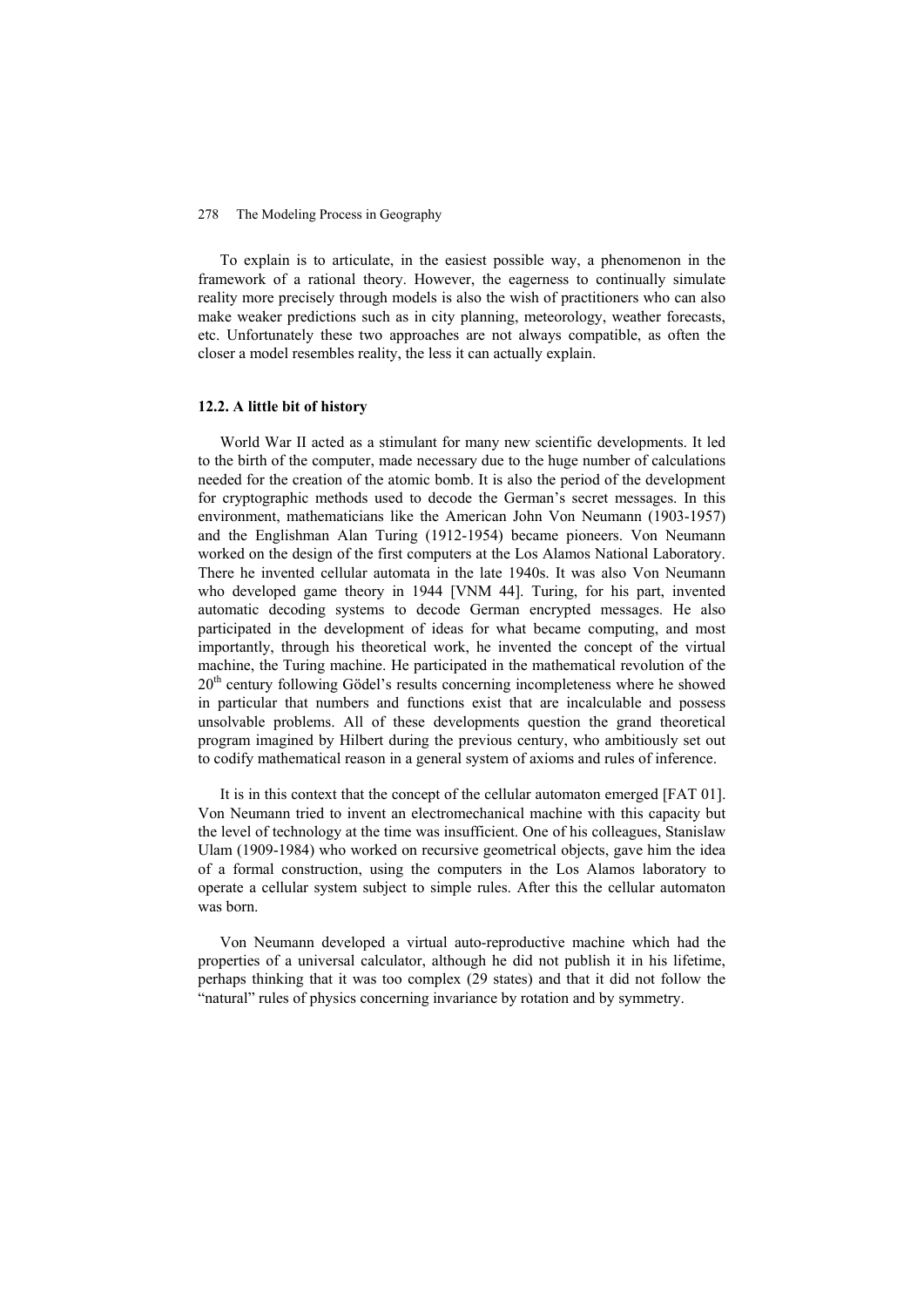It was not until 1970 that a much simpler cellular automaton was made public, John Conway's game of life. It was publicized by Martin Gardner in the American Scientist. In 1982, Conway and other researchers proved that the game of life also possessed the properties of a universal calculator. It is thus far the simplest cellular automaton constructed with this property, since there are only two states and moreover it verifies the properties of invariance by isometric transformation. We will not here develop these mathematical properties, as they are quite difficult. For more details see [BER 82] or [POU 85].

In order to present the concept of the cellular automaton in a didactic fashion we will not be following the historical development of this concept. We will begin with the most elementary concept of the automaton in its finished state before formally constructing that of the cellular automaton and seeing examples applied in geography.

We will address here only the automata in discrete time and state, even if the continuous automata associated with mathematical techniques such as the Laplace transformation can play an important role in certain areas of geography such as hydrology.

#### **12.3. The concept of the finite state automaton**

A finite state automaton is a mathematical object, and we will first present it intuitively to better understand its formalization after that. We must imagine a device which has at least an input channel, an output channel, connected to a box containing a self-powered mechanism. An input channel receives one by one (sequentially), coded information with symbols that constitute the input alphabet. Likewise the output channel produces symbols written in the output alphabet. In short, the box contains the means of internal representation, a memory capable of containing a symbol called the *state* of the automaton traced in the alphabet of states. The three alphabets, input, output and state contain only a finite number of symbols. The value of an input or an output can be logical (binary), quantitative (integer, real), qualitative or purely symbolic (encryption according to a discrete alphabet like before). It can also constitute a vector of elementary inputs (or outputs) when there are several input or output channels. Once again we give these more or less complex values entering or exiting the automaton the name symbols, without specifying their nature.

The internal mechanism breaks down into two functions. The first function is the capacity to read the symbol at each input (which we call the vector or more simply the input) and to modify the state of the automaton contingent on the input and the previous state. This is the *transition function*. The second function enables a symbol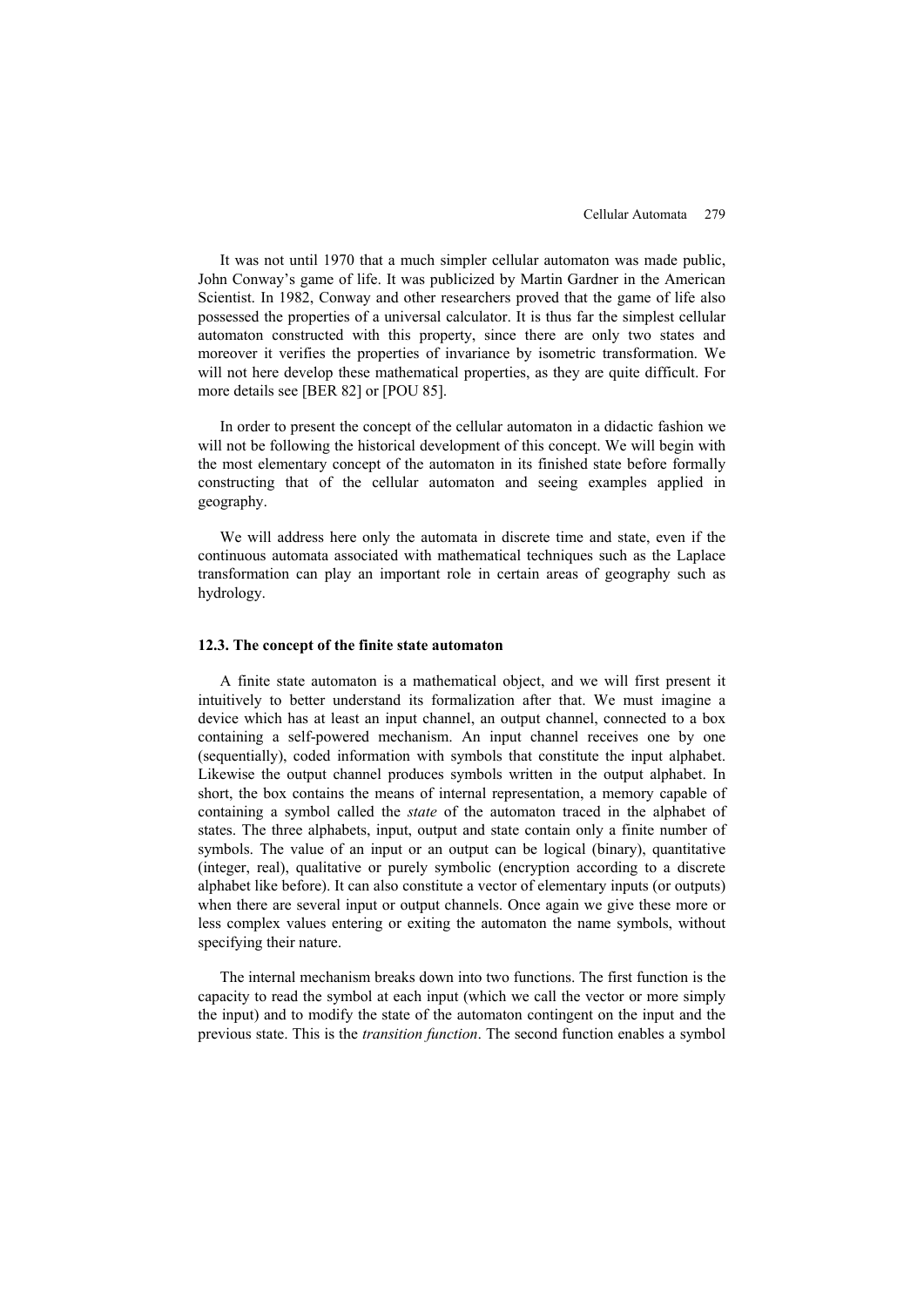to be present outside in the output channel, calculated in contingence with the input and the state of the automaton. This is the *output function.*

The input, output and state symbols can, in the most general cases belong to different alphabets. However, in a simplified version, used in particular with cellular automata, the same alphabet is used for the three and the output mechanism is reduced to its simplest form and consists only of producing the state of the automaton on output. Therefore the mechanism is reduced to a single transition function.

Consequently it is apparent that a finite state automaton is an elementary system which can serve the construction of a complex system by a series of connections or in parallel with several automata. The outputs of some are connected to the inputs of others. To be able to connect several automata, it is necessary to synchronize them through the definition of a common time and a control mechanism synchronized between the automata and their connections. We then obtain a network of automata [WEI 89].

#### **12.3.1.** *Mealy and Moore automata*

We are now able to formally define the idea of an finite state automaton, or Mealy's automaton, as a structure  $M = (S, A, B, T, H)$  where *S* is the state alphabet, *A* the input alphabet, *B* that of the output, *T* the transition function which is the application of *S*×*A* to *S*, and finally *H* the output function, which is the application of *S*×*A* to *B*.



**Figure 12.1.** *General outline of an automaton*

Mechanism: at the discrete point  $t$ , for the automaton in the state  $s(t)$ , the arrival of an input value  $a(t)$  makes the automaton pass into an other state  $s(t+1)$  by the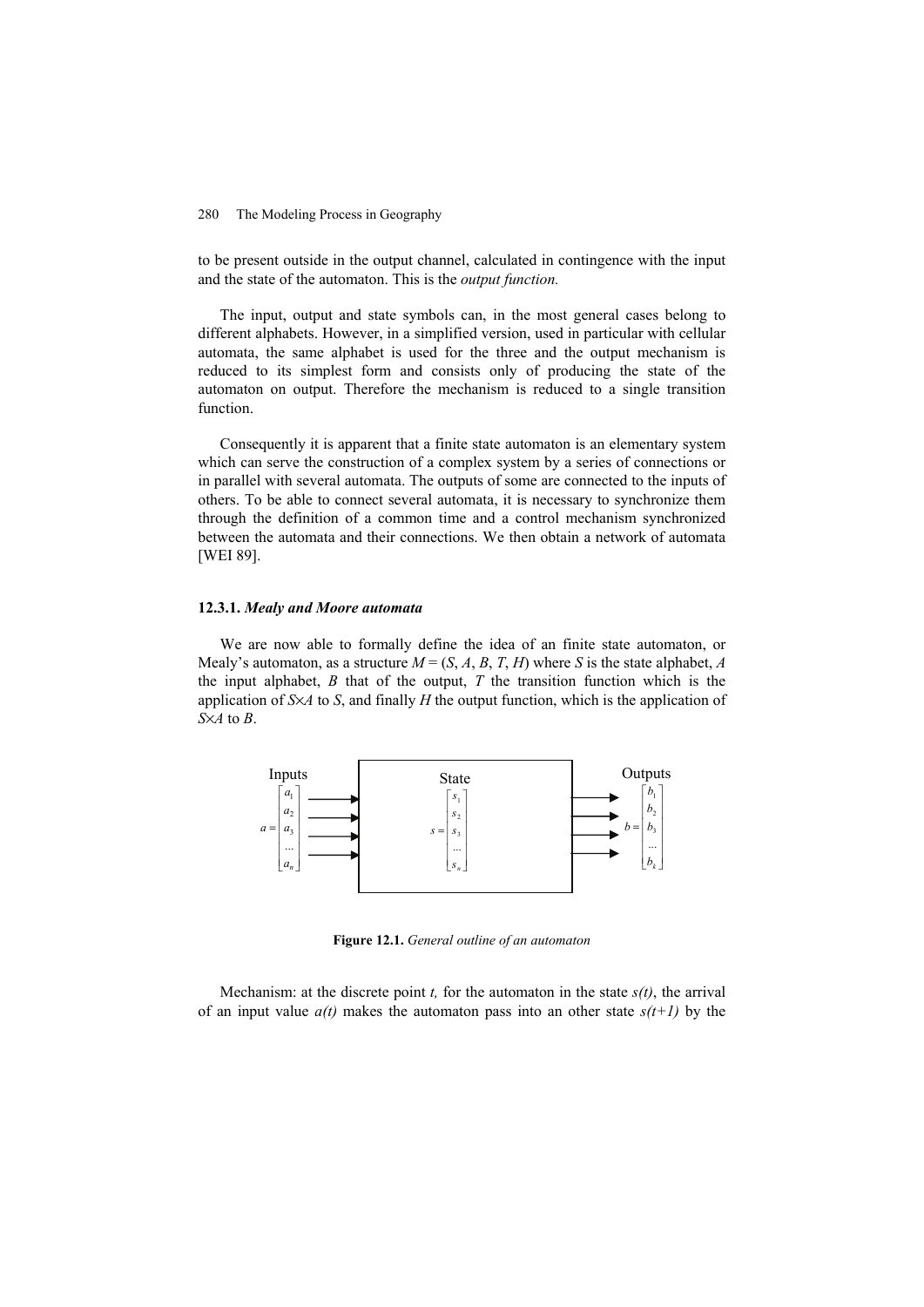application of the transition function *T*, and calculates the output  $b(t)$  by applying the function *H*. The automaton will be outlined by these two equations:

$$
s(t+1) = T(s(t), a(t))
$$
  

$$
b(t+1) = H(s(t), a(t))
$$

which are those of a *dynamic deterministic system in discrete time.* If the output *b*  does not depend on the input *a* in *H*, then it is Moore's automaton.

# **12.3.2.** *An example of Moore's automaton*

Now a simple example of an automaton is presented to show how such an object can be manipulated. The following Moore's automaton is called an adder. It is an automaton that takes two input numbers in binary code and sends back their total in output, also in binary code. Each number *n* is composed of *k* bits and is noted  $n = n_{k-1}$  … $n_i...n_3n_2n_1n_0$  which symbolizes its binary spelling, the succession of 0 and 1. In total *n* is considered as a word of *k* letters written with the alphabet  $\{0, 1\}$ . *m* and *n* represent the two inputs and *r* the output of the automaton containing the total of *m* and *n.* The automaton reads the two numbers sequentially, starting from the right, in other words at the beginning with the least heavy bits. At each stage *i* it processes the bits  $m_i$  and  $n_i$  and calculates their total,  $r_i$ . The automaton also needs a state, *s* to memorize the carry digit (0 or 1). The alphabet of input, output and state is therefore the same,  $A = B = S = \{0,1\}$ . The two functions of transition *T* and of output *H* are defined according to the binary addition table:  $0+0=0$ ;  $0+1=1$ ;  $1+0=$ 1, these three additions are made without a carry digit (in other words a carry digit of 0) and  $1+1 = 0$  with a carry digit of 1. The transition function *T* therefore combines a carry digit  $s_i$  and an input  $m_i+n_i$ , a new state  $s_{i+1}$  which is the new carry digit after the addition of  $m_i$  and  $n_i$ . This is written  $s_{i+1} = T(s_i; m_i n_i)$ . They are presented as follows: *T*(0; 00)=0 ; *T*(0; 01)=0; *T*(0; 10)=0; *T*(0; 11)=1; *T*(1; 00)=0;  $T(1; 01)=1$ ;  $T(1; 10)=1$ ;  $T(1; 11)=1$ . Also the output function *H* is defined by  $r_i = H(s_i; m_i n_i)$  with:  $H(0; 00)=0$ ;  $H(0; 01)=1$ ;  $H(0; 10)=1$ ;  $H(0; 11)=0$ ;  $H(1; 00)=1$ ; *H*(1; 01)=0; *H*(1; 10)=0; *H*(1; 11)=1. This is summarized in the two following tables.

| Т                  |    |    |    |    | H                    |    |    |    |    |
|--------------------|----|----|----|----|----------------------|----|----|----|----|
| $m_i n_i$<br>$S_1$ | 00 | 01 | 10 | 11 | $m_i n_i$<br>$S_{1}$ | 00 | 01 | 10 | 11 |
|                    | 0  |    |    |    |                      | 0  |    |    |    |
|                    | 0  |    |    |    |                      |    | O  | 0  |    |

**Table 12.1.** *Transition function and output function*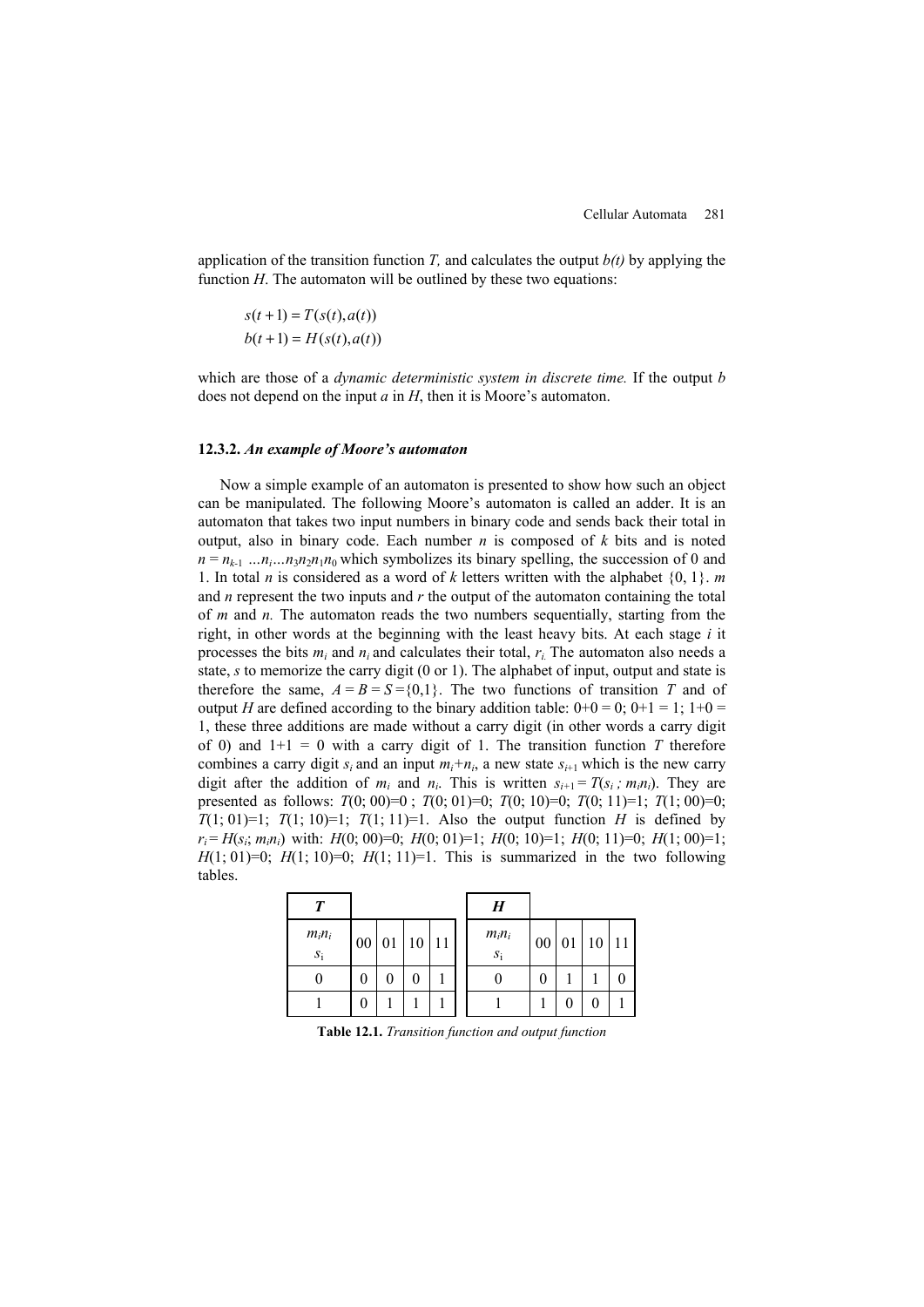The machine operates in the following fashion: in the first instant, the state (carry digit)  $s_0$  is at 0 so the automaton reads the first two bits  $m_0+n_0 = 1+1$ . The table of function *T* gives the following state  $s_1 = 1$ , and table H gives the output  $r_0 = 0$  which corresponds to "1+1=0 keep 1". Then we move on to the second bit  $m_1 + n_1 = 0 + 1$ ; with a carry digit of 1 which again gives  $r_1 = 0$  and we keep  $s_2 = 1$  and so on. The final result is  $r = 01101000$  and the carry digit is zero. If the carry digit is not zero at the end of the k bits calculation, there is an overflow in capacity, and the result cannot be carried in *k* bits.



**Figure 12.2.** *The adder*

#### **12.3.3.** *Moore's automaton simplified*

Very often, and this will be the case for cellular automaton, the input function is reduced to the simple communication of the state towards the exterior (this is the identity function). The function  $H$  in this model has been omitted, it becomes apparent. In this case there is also  $B = S$  as the output symbols are the states. Moreover, as the outputs of an automaton are often the input of another automaton,  $A = S$  is also used, resulting in there being only one set of symbols for the inputs, states and outputs at the same time. A simplified automaton *M* is therefore limited to the data set *S* of states and of the transition mechanism *T*, therefore  $M = (S, T)$ .

#### **12.3.4.** *Logic gate AND: an example*

A logic gate can be considered like a Moore's automaton simplified to two inputs and one binary output (or Boolean). Here the transition function does not depend on the inputs or the state. For example, the Boolean operator AND takes state 1 (and sends it on output) if its tow inputs are worth 1; if not it takes the value 0.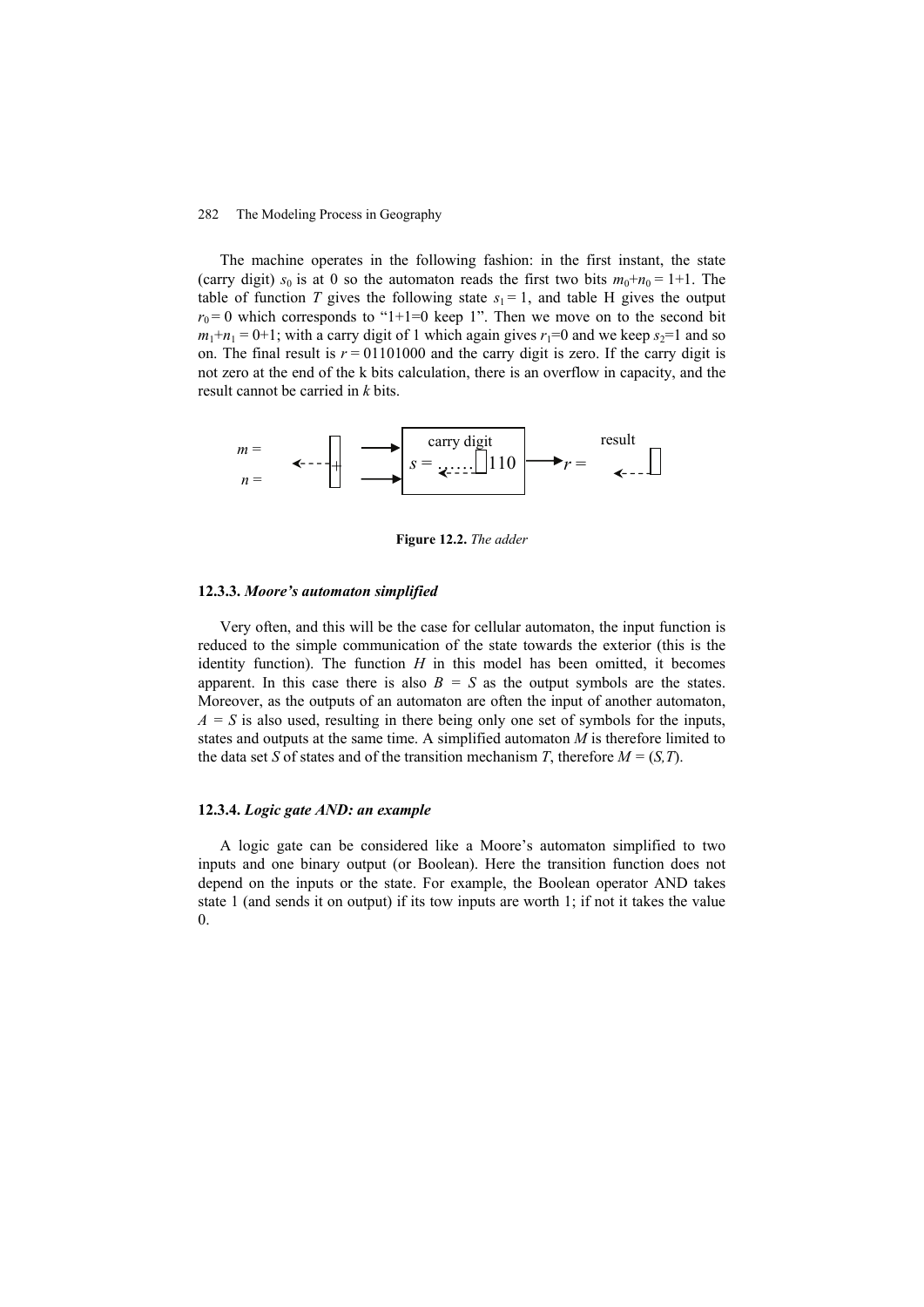

To define the transition function *AND* it suffices to give for each pair of inputs possible, the value of the associated output: therefore  $AND(0,0)=0$ ,  $AND(0,1)=0$ ,  $AND(1,0)=0$  and  $AND(1,1)=1$ . These values can be summarized in a matrix of 4 columns and 2 lines. In the first line of *T* all of the possible inputs are placed and in the second line the associated outputs. This is therefore equivalent to writing the truth table of the logic operation *AND.*

$$
T = \begin{pmatrix} 00 & 01 & 10 & 11 \\ 0 & 0 & 0 & 1 \end{pmatrix}
$$

By the interconnection of automata which carry out the logic operation of basic Boolean algebra (AND operator, OR operator, NO operator) complex logical functions can be constructed and the arithmetical calculation of the binary numbers are deducted, which are at the root of the function of microprocessors. Therefore the adder can construct itself like a combination of logic gates.

# **12.3.5.** *Threshold automata, window automata*

Threshold automata are very widely used, especially in neuron networks. This represents a simplified automaton with binary values. It has *n* inputs where  $a_i(t)$  is the value of the input *I* associated with a weight *p* (a real number, called synaptic weight in the neuron network),  $p_0$  being the weight of the state of the automaton and Θ a threshold of excitability. This excitation level is defined by a linear combination of inputs and state. If the excitation level is lower than the threshold Θ then the state remains equal to 0 (not excited). If not it passes to 1 (excited). Therefore, the new state (which is also the output) is calculated by:

$$
a_0(t+1) = \begin{cases} 1 & \text{if } \qquad \Theta \le \sum_{i=0}^n p_i a_i(t) \\ 0 & \text{else} \end{cases}
$$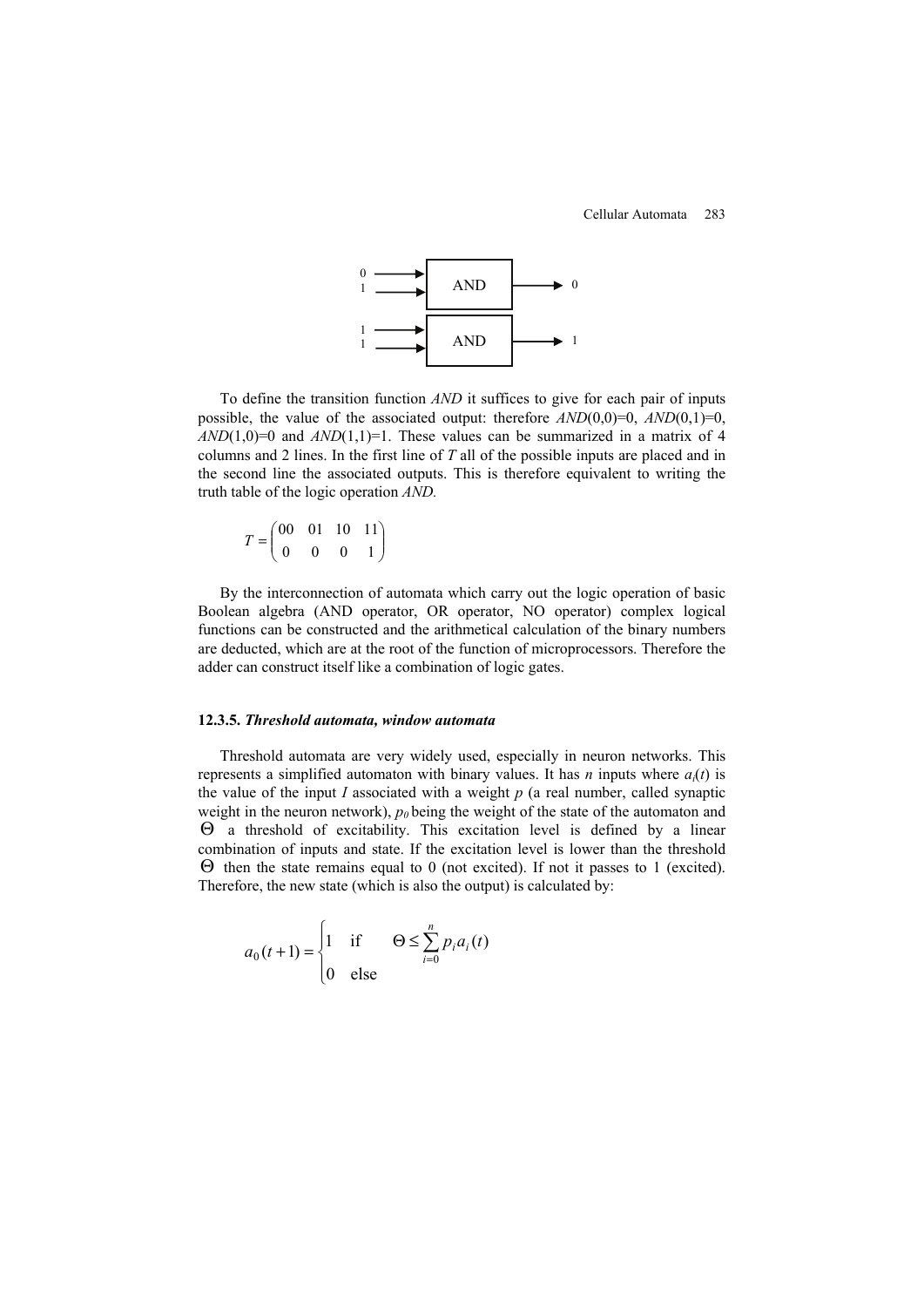The window automata are also often widely used. The state becomes excited when the value of a linear combination of states belongs to an interval between a minimal Θ*min* threshold and a maximum Θ *max* threshold:

$$
a_0(t+1) = \begin{cases} 1 & \text{if } \Theta_{\min} \le \sum_{i=0}^n p_i a_i(t) \le \Theta_{\max} \\ 0 & \text{else} \end{cases}
$$

The simplest example of a window automaton, used for example in the game of life, is where the weight  $p$  is worth 1, which means that the excitation level is simply the number of its excited neighbors.

#### **12.3.6.** *The automaton and the stochastic process*

In cases when the transition mechanism is no longer functional but random (which is frequent in social sciences) a generalization of the function  $y = f(x)$  is used. which is called *transition probability:* instead of associating a single value *y* with each value of *x*, as the function does, a transition probability combines the total worth of several *x* values of *y* but these values only appear, given that *x,* in accordance with a certain probability  $\pi(x, y)$ . Thus, if for a given value of x the probability  $\pi(x, y)$  is zero for all the value of y except one (which is therefore of certain probability) and we find the usual function concept.

For example, take a network of *n* automata that model the flow of transport (counting, for example, the number of vehicles) where the nodes each contain a stock, the overall stock of the system staying unchanged. Each automaton is connected to the others. Each possesses a state *si*(*t*) which represents its stock at the time *t*. The probability  $\pi(i, j)$  is the probability that an element of the site *i* passes into *j*. We can then proceed to progress this process using the Monte Carlo method. If the sizes are very big it is also possible to treat the model in a deterministic manner, the new stock is equal to the earlier stock with less outputs and more inputs, which is written simply by:

$$
s_j(t+1) = \sum_{i=1}^n \pi(i, j) s_i(t)
$$

if we call it *s(t)*, the vector line of *n* states at the moment *t* and *T* the matrix of the transition containing the  $\pi(i, j)$ , the calculation of  $s(t+1)$  is made with the following matrix product: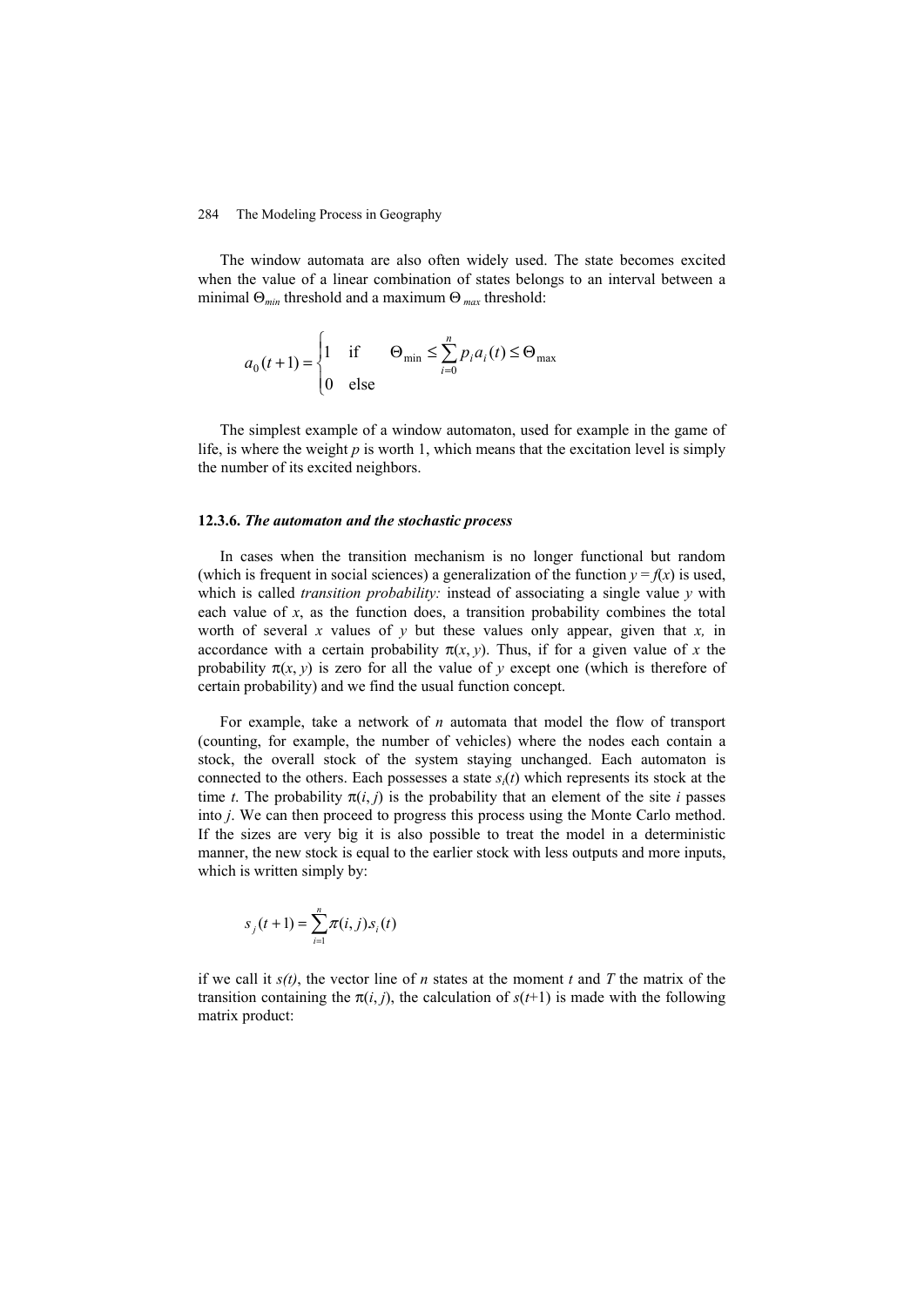$$
s(t+1) = s(t).T
$$

We will examine in a little more detail a probability diffusion model, Hägerstrand's model.

# **12.4. The concept of the cellular automaton**

After having examined the concept of the automaton we can now move on to examine the concept of the cellular automaton as a network of automata in a finished state, all identical and dispersed regularly in space. The automata here are called cells, and the input-output connections between cells are the links between the automata in this space. Immediately it is apparent that this concept can be used in geography to model a spatial dynamic. The cells are like the pixels of an image but which also possess an evolution mechanism of their value.

### **12.4.1.** *Level of formalization*

The concept of cellular automaton can be defined on at least two levels, which we will identify as "concrete" and "abstract".

The "concrete" level is the computing model (graphic, conceptual or algorithmic) which will be programmed. This model therefore has the objective of making a program work in a computer and producing results on a screen or in a file using the information we give it.

The "abstract" level is a purely mathematical definition, very simple in its structure; its properties are simplified in comparison to the "concrete" level. This allows the fundamental properties to be studied more easily. Nonetheless, in this simplification, certain characteristics are generalized distancing themselves from their concrete form. For example, in order to avoid the effects of borders which modify configurations during functioning, we consider, in its most abstract form, that the cellular space is an infinite network of cells. This makes it impossible to concretize in a computer.

These two definitions of levels are obviously useful but can be misinterpreted if the reader does not find their context in the description. Our objective here is not to advance the mathematical theory of cellular automata but to show applications that can be used in the particular field of geography. Nevertheless, this does not prevent us from profiting from the theory to properly define the "concrete" automata in concern with the rationality of the model.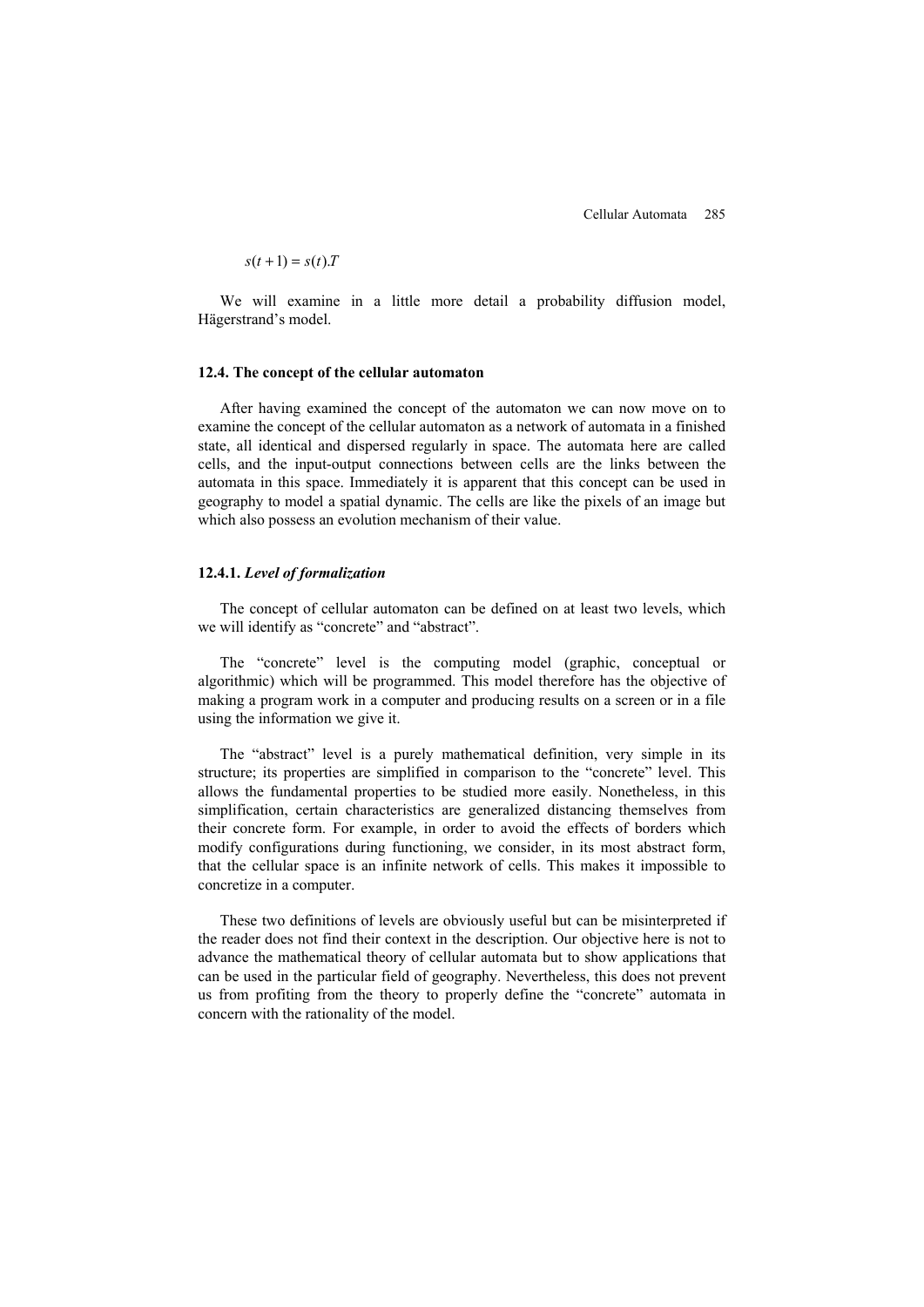We will use a formalized definition in the presentation of the concept of the CA to remain general and didactic. In the applications section the models used are much too complex to be able to formalize completely. They will therefore be described in a more intuitive manner so as not to forget the objective, which is here the application and not the theory. For a mathematical approach to the theory of CAs Nicholas Ollinger's thesis [OLL 02] "Cellular automata: structures" can be consulted.

# **12.4.2.** *Presentation of the concept*

A *cellular automaton (CA)* is a network of Moore's automata simplified, interconnected and (in general) of identical types. Each automaton is called a  $cell<sup>1</sup>$ . These cells are organized within a *network* (of one, two or three dimensions, rarely more) where they occupy the nodes. They are connected to each other by a *neighborhood graph***,** which makes up the network links. Each cell, at each moment, is in a certain state (a whole, a color, etc.), which belongs to a *set of finished states*  common to all cells. The connections between the cell and its neighborhood allow the cell to "know" the state of its neighbors. Thus, the motif constituted by its own state surrounded by the states of its neighboring cells allows each cell, with the help of its *transition mechanism* to evolve its state.

The cellular network possesses a *structure* which simultaneously defines its global and local characteristics: global form and area size, network geometry, the topology of the linking edges: an infinite area, or a limited area without joining, or a finite area but unlimited due to a total or partial linking which can be looped in one dimension or for two dimensional in cylinder, sphere, torus, etc.)

Moreover, the cells are located and "drawn" in a geometric *space*; they have a form (2D: squared, rhombus, triangle, etc.). The joining of this group of forms makes up the *spatial domain* of the cellular automaton that must be connected (most often a rectangle for the squared cells). The functioning of the cells is linked to a common *time* for all cells. This time is discrete, it is represented by a variable integer *t* that is worth 0 at the start of the simulation and rises by 1 at each stage of the transition of the automaton.

Finally, it is necessary to define the *cellular model***,** which understands the definition of the states and the transition mechanism.

We can now give the formal definition of a CA.

 $\overline{a}$ 

<sup>1</sup> Von Neumann worked on the modeling of the auto-reproduction of life, using biological analogy.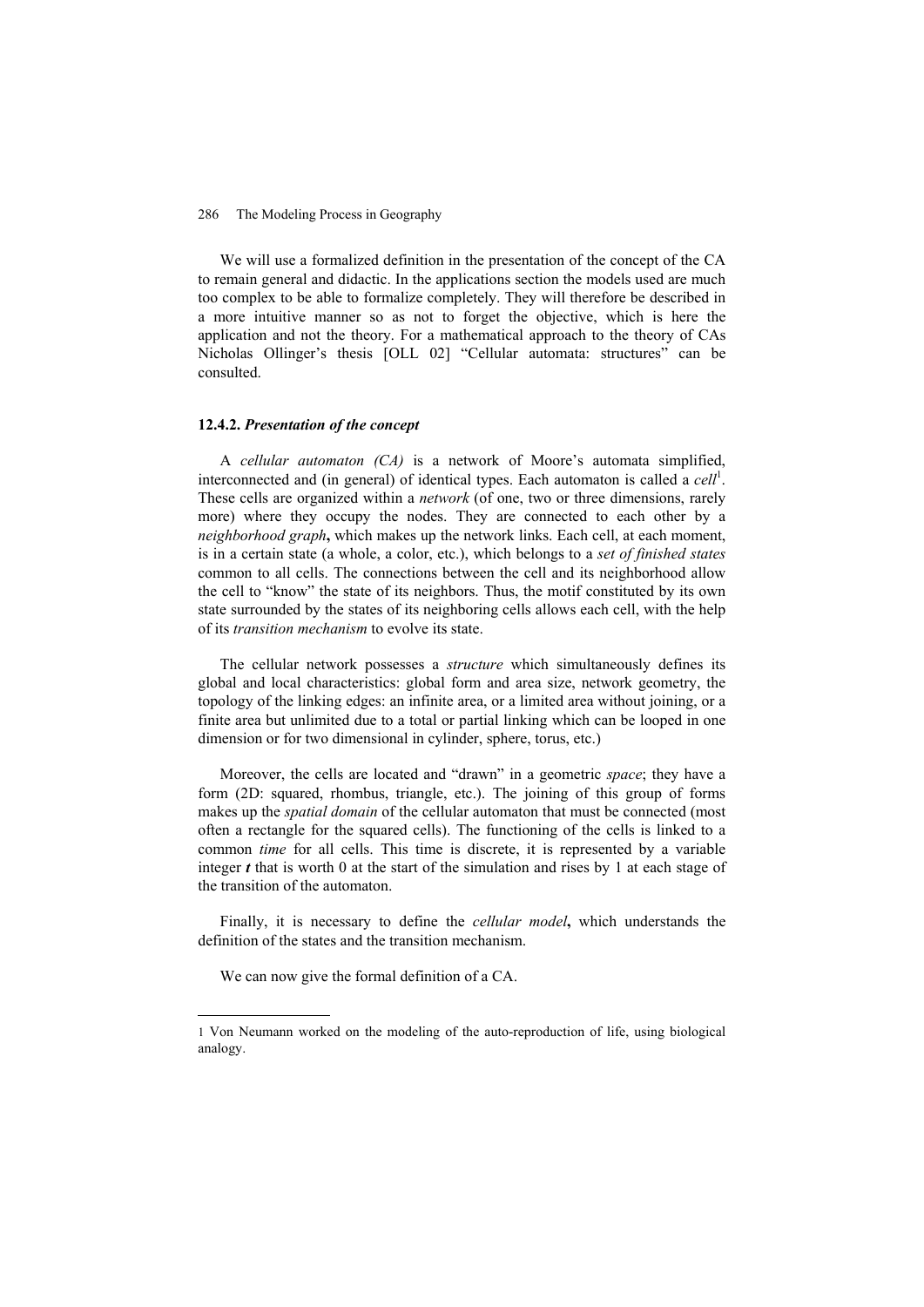#### **12.4.3.** *The formal definition of a cellular automaton*

A cellular automaton is a quadruplet  $(Z^d, S, V, T)$  where the integer *d* is the *dimension* of the CA, the finished group *S* is the *set of states*, *V* a series of *n*  elements of  $Z^d$  is the *neighborhood operator* (or more simply the neighborhood) and the function *T* of  $S^{n+1}$  in *S* is the *local transition rule* (or more simply the transition).

Given certain cellular automaton *A*, we denote by  $S_A$ ,  $V_A$  and  $T_A$  respectively the group of states, the neighborhood and the transition of the cellular automaton *A.* 

This definition, a little abstract, needs a few details.

#### **12.4.4***. The cellular network*

In the definition, the cellular network is identified as a direct product (Cartesian) Ζ*d .* It represents the indexation of cells forming a regular network immersed in the geometrical space at *d* dimensions  $\mathbb{R}^d$ . Thus, in one dimension, a line of cells forms the network, each indexed by an integer *i*. In two dimensions  $(d=2)$  the cells are organized in the nodes of a gridline, and  $\mathbf{Z}^d$  is the group of indexes  $(i_1, i_2)$  of integers, representing the number of line and column of each node of the network.) We will frequently call the index an element  $i = (i_1, i_2, \dots, i_d)$  of  $\mathbb{Z}^d$ .

In practice, the number of cells remains complete, it is limited to a connection area  $D = [1, n_1] \times [1, n_2] \times ... \times [1, n_d]$ . For example, for  $d = 1, D = \{1, 2, ..., n_1\}$ , for  $d = 2$ , *D* is formed by couples of integers  $(i_1, i_2)$  with  $i_1 \in [1, n_1]$  and  $i_2 \in [1, n_2]$ .

#### **12.4.5***. The neighborhood operator and cell neighborhoods*

The neighborhood operator is an application *V* which allows the construction of all the cell neighborhoods by the same method. It is formalized by a series of *n*  translation vectors (the relative offsets of indexes) allowing it, as long as it is applied to a cell *I*, to make all the cells of its neighborhood. For example in one dimension, the neighborhood operator  $V = (-1, 0, 1)$  allows us to obtain the neighbors of cell 72 by 3 offsets, towards the left, the centre and right by:  $i \rightarrow i-1$ ,  $i \rightarrow i$  and  $i \rightarrow i+1$ therefore the neighborhood:  $V(72) = (71, 72, 73)$ .

In two dimensions, the neighborhood type  $V_4 = ((0, 1), (0, -1), (-1, 0), (1, 0))$ called the Von Neumann neighborhood (see Figure 7.3) makes it possible to access the four cells situated above, below, left and right of the cell  $(i, j)$  in question:

$$
V_4(i, j) = ((i, j+1), (i, j-1), (i-1, j), (i+1, j)).
$$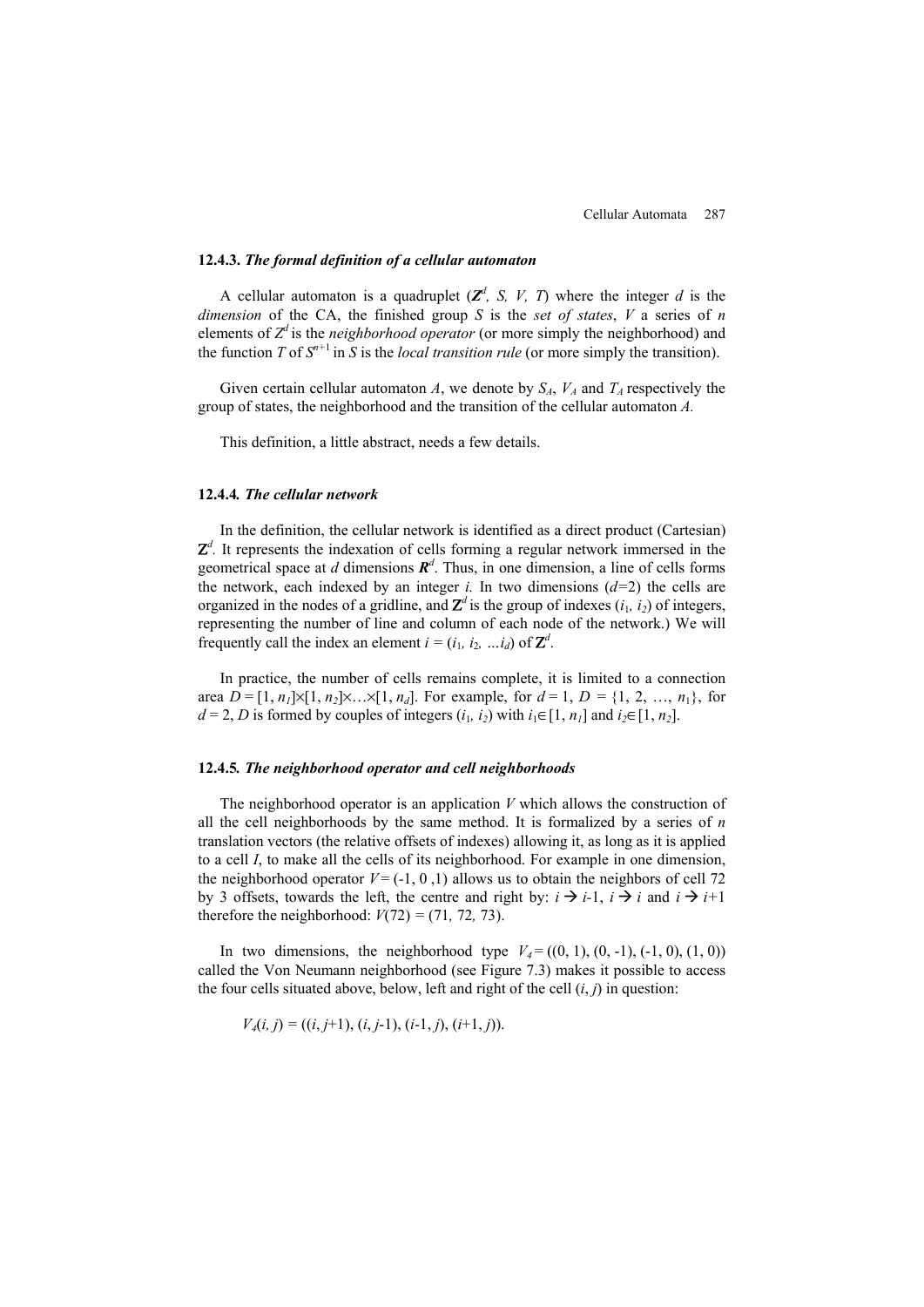

The neighborhood type  $V_8 = ((-1, -1), (0, -1), (1, -1), (-1, 0), (1, 0), (-1, 1), (0, 1), (1, 1)),$ known as Moore's neighborhood (see Figure 12.3) enables access to the eight cells situated around the cell (*i, j*) of reference:

| $i+1$ |  |      |
|-------|--|------|
| Î     |  |      |
| $i-1$ |  |      |
|       |  | $+1$ |

 $V_8(i, j) = ((i-1, j-1), (i, j-1), (i+1, j-1), (i-1, j), (i+1, j), (i-1, j+1), (i, j+1), (i+1, j+1)).$ 

# **12.4.6.** *Input pattern*

The input pattern *ai* of a cell *i* is the vector of *n* states of cells of its neighborhood *V*(*i*), therefore  $a_i = (s_j)_{j \in V(i)}$ . Thus, for the neighborhood  $V(i) = (i-1, i, i+1)$ , the pattern of its states is therefore the sequence  $a_i = (s_{i-1}, s_i, s_{i+1})$ .

The neighborhood of a cell may or may not include the cell itself. In the case where it is contained, a more concise notation of the transition mechanism *T* is allowed which only takes on input  $a_i$  instead of  $s_i$  and  $a_i$ . However, it can happen that the treatment of the cell state can be different from that of the neighborhood, and it is in this instance that they are differentiated.

#### **12.4.7.** *The local rule of the transition of the cell*

The automaton of each cell *i* is of the form  $M_i = (S, T)$  where *S* is the group of states and *T* the transition mechanism which is written  $s_i(t+1) = T(s_i(t), a_i(t))$  if the neighborhood does not contain the cell, or more simply  $s_i(t+1) = T(a_i(t))$ , if the neighborhood contains the central cell.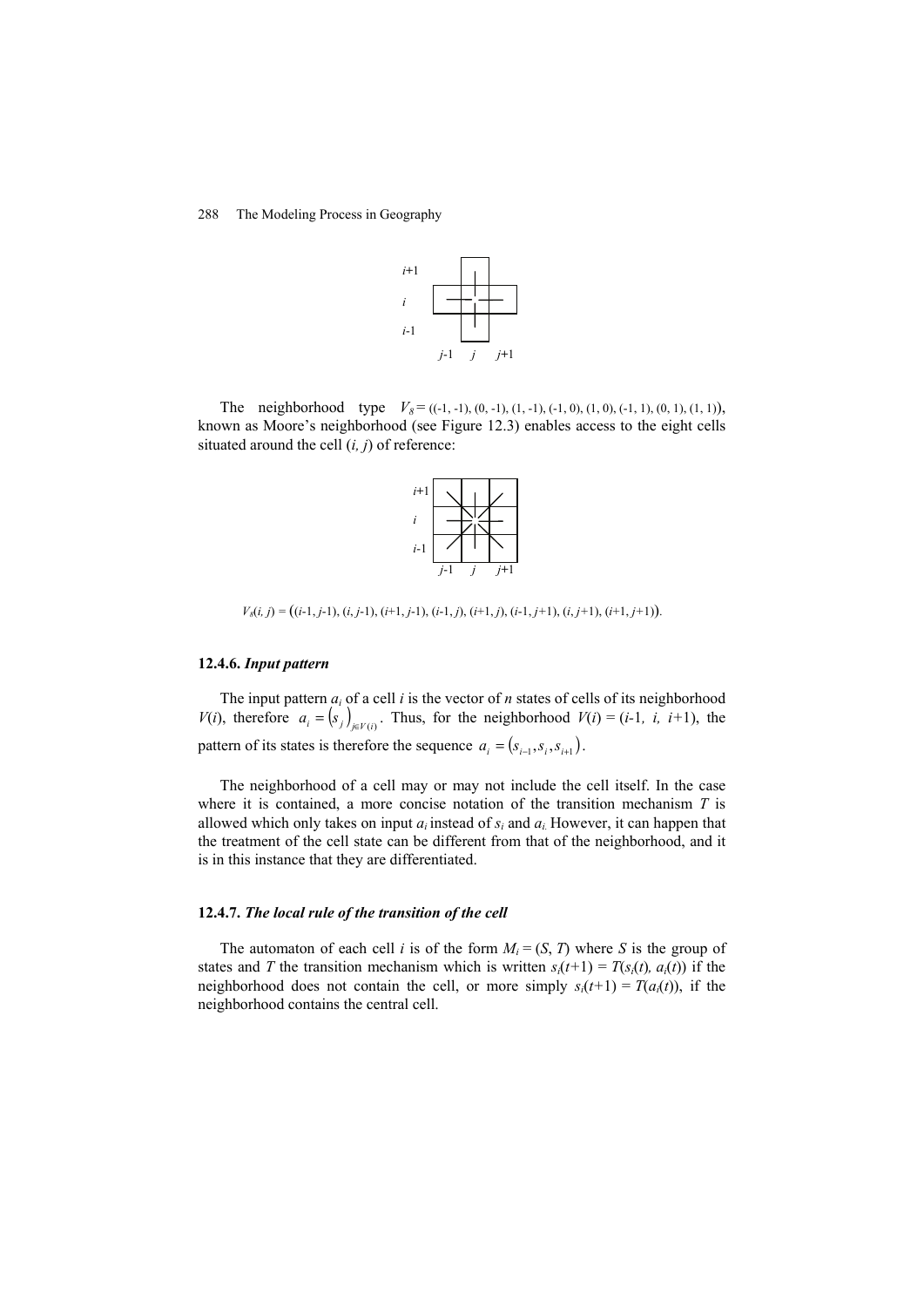#### **12.4.8.** *Configuration and global transition mechanism*

The *configuration* of the CA occurs at the moment *t,* the application associates a state  $s_i(t)$  with each cell *i* of the network. When there are *n* cells in one-dimension it is a vector of states  $s(t) = (s_1(t), s_2(t), \ldots, s_n(t))$ . The *global transition mechanism G* occurs when the application is dealing with an ordinary configuration *C* the configuration  $C' = G(C)$  obtained by applying the local rule of transition to each network automaton.

#### **12.4.9.** *Configuration space: attractor, attraction basin, Garden of Eden*

With deterministic automata, if at time  $t_1$  we again come across a configuration  $C$ already found at the time  $t_0$  the series of configurations will repeat itself after  $t_1$  in the same way it did after  $t_0$  until it returns to  $C$ . The system between is therefore in a loop called an *attractor*. If the period of the loop (its length) is equal to 1, it is a *fixed point*, if not it is a *limited cycle*.

The group of configurations, which reach a given attractor, after an unknown number of iterations, is called the *attraction basin*.

In addition, it is interesting to know which configurations reach the same attractor or which bond more or less with each other. The configuration space is equipped with a distance that counts the number of states which differ in the two configurations (Hamming distance). If the network contains a finite number of automata, the number of configurations is also finite and in this way, the number of attractors and of basins is also finite and every configuration reaches an attractor after a finite number of iterations. The group of attractor basins is therefore a partition of the configuration space. However, if the network is infinite (general definition) a series of never converging configurations can exist.

We can also investigate configurations which can never be reached, that's to say those which can only be taken as initial configurations. These are called *Gardens of Eden*. Moore posed the question of the existence of the Gardens of Eden in 1962 in relation to auto-reproducing automata. Alvy Smith demonstrated the existence of these Gardens of Eden in the game of life in 1970.

It is obvious that the combinations of configurations are enormous, and this is why the theoretical study of the behavior of the CA is so complex, behavior which depends on both the initial configuration and the transition mechanism. It is quite an active field of research and the theory of cellular automata is beginning to take shape. Moreover, CAs are very handy tools for the study of discrete dynamic systems. One of the important theoretical questions being posed is the classification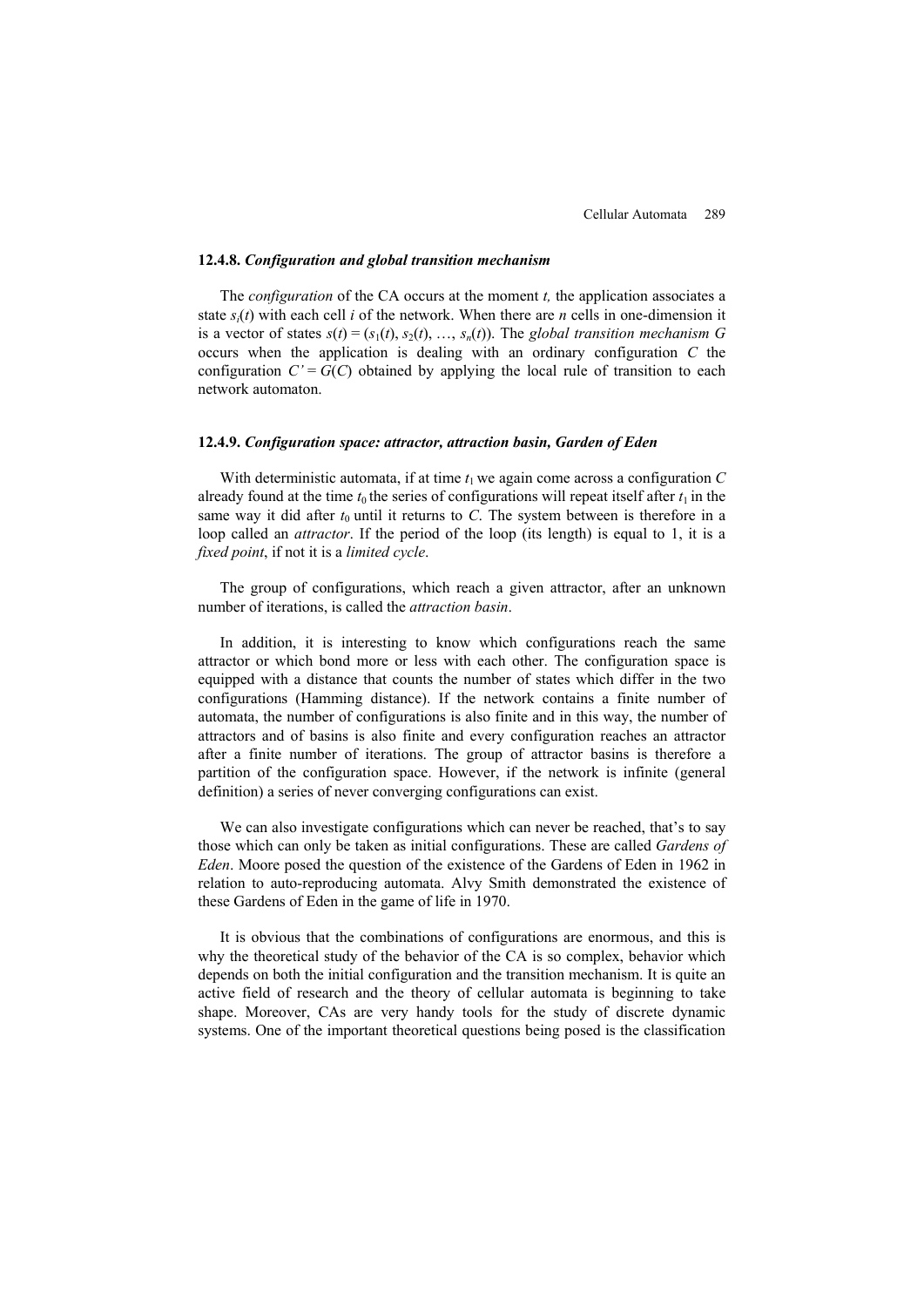of CAs. After an exhaustive study of the 256 binary CAs in one-dimensional Wolfram proposed a classification of the CAs in four categories, inspired by the theory of dynamic systems [WOL 83] [WOL 86]. This classification was criticized, but injected enthusiasm into the area of study and has even been the subject of a recent PhD thesis [OLL 02] which address other problematic relative to the calculability of indecisiveness and in particular universal calculability (which confers with a CA the attribute of power to simulate any cellular automaton). Problems linked to chaos, instability, sensibility of initial conditions are also important questions concerning dynamic systems and information theory [MAR 01].

#### **12.4.10.** *2D cellular automata*

1D cellular automata will not be developed here (see [WOL 02], [WEI 89]). 2D, surface automata, principally used in geographical simulation, will be examined here. The cell space is most often a rectangular area, associated with a network of squared mesh. However, automata with triangular or hexagonal meshes can be found, to see more complexity (Delaunay's triangulation, Voronoï diagrams) in irregular networks.

The network geometry infers a type of neighborhood between the cells.



**Figure 12.3.** *Common types of neighborhood*

Figure 12.3 shows the most common types of neighborhood. For squared cells, two types of neighborhood are commonly used,  $V_4$  and  $V_8$ . Types  $V_3$  and  $V_6$  are a little more complex concerning the level of indexation of points and of the definition of neighborhoods. The neighborhoods can also be defined more generally, from a particular metric space. A neighborhood is therefore formed from cells present in a disc of a certain radius centered on the cell.

For example, the *Manhattan metric* defined by  $d(P_{ij}, P_{i'j'}) = |i-i'|+|j-j'|$  defines the disk in a diamond form, which is equal to  $V_4$  for radius 1.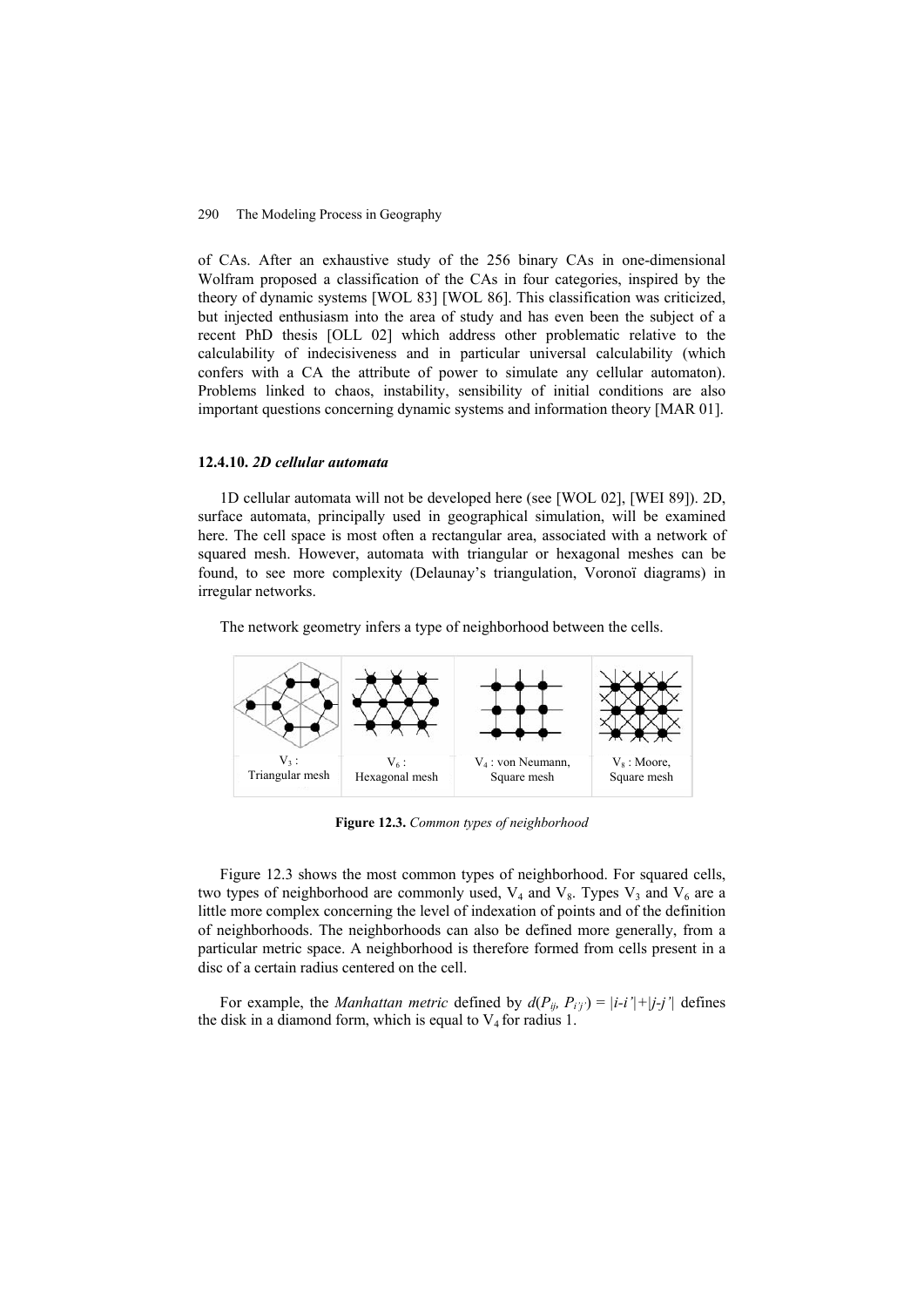The *maximum metric*  $d(P_{ij}, P_{ij'}) = Max(|i-i'|, |j-j'|)$  also gives squared disks. It coincides with  $V_8$  for a radius of 1.

For irregular meshing a neighborhood operator that would apply to all cells cannot be defined. The links of each cell with its neighborhood are specific; therefore each cell contains a list of these links in its structure.

To respect invariance by rotation and by symmetry, properties of great use in the world of physics, many cellular automata, instead of calculating their transition from the state of each neighboring cell individually (as generally happens) only the number of neighbors in a certain state (excited, for example, for binary states). Consequently threshold or window automata are often used. This is the case for the game of life.

### **12.4.11.** *The game of life: an example*

The game of life [CON 70] is an emblematic automaton, it is very simple as regards its rules and yet at the same time complex regarding its dynamic. For this reason it has been widely studied (Conway, Gosper, Ray-Smith, etc.). In particular, the game of life possesses the universal calculator function and it is also the most simple, 2D CA with the auto-reproduction property (knowing that there are only three known CAs of this type, Von Neumann's 19 states and Codd's 8 states).

# *Description*

Each cell is a binary, window automaton. Moore's neighborhood  $(V_8)$  is used. State 1 represents a living cell, state 0 a dead cell.

The transition  $T(s, n)$  is the function of the state *s* of the cell *i* and of the number *n* of surrounding living cells, with  $n = \sum_{j \in V(i)} s_j$ . The following windows define the

local mechanism:

$$
T(0,n) = \begin{cases} 1 & \text{if } n = 3\\ 0 & \text{otherwise} \end{cases}
$$
  

$$
T(1,n) = \begin{cases} 1 & \text{if } 2 \le n \le 3\\ 0 & \text{otherwise} \end{cases}
$$
 [12.1]

which is set out by: if a cell is inactive and three of its neighbors are active it will become active, and it will only stay active if 2 or 3 of its neighbors are active.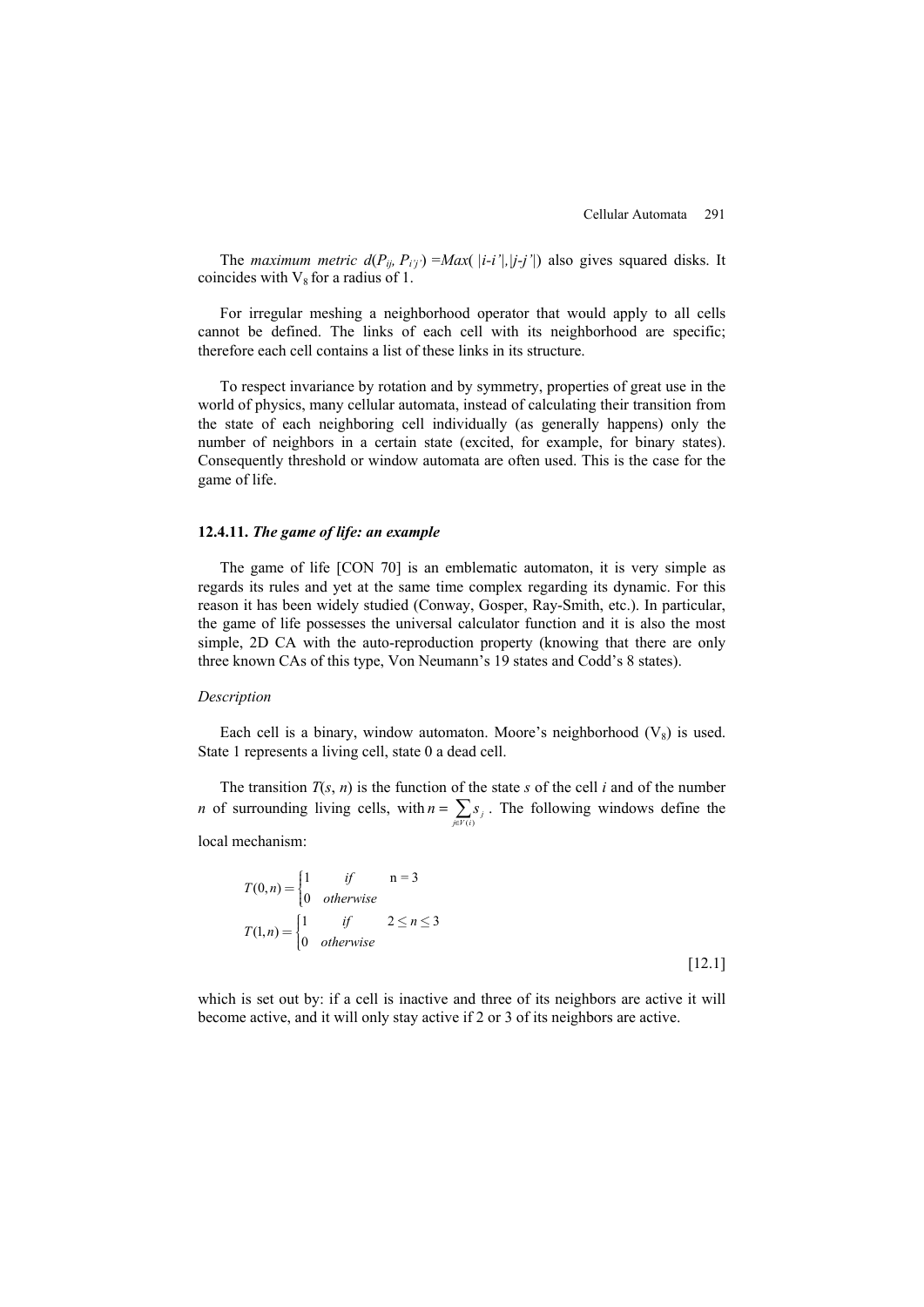All automata have this type of transition, that is to say whatever the function of the previous state *s* and the number *n* of living neighboring cells (to 1) can be defined using a table like the one below.

|                  |   |                |              |              | n            |                                                    |              |          |          |
|------------------|---|----------------|--------------|--------------|--------------|----------------------------------------------------|--------------|----------|----------|
|                  |   | $\overline{0}$ |              |              |              | $1 \mid 2 \mid 3 \mid 4 \mid 5 \mid 6 \mid 7 \mid$ |              |          | 8        |
| $\boldsymbol{S}$ | 0 | 0 <sup>1</sup> | $\mathbf{0}$ | $\mathbf{0}$ |              | $1 \mid 0 \mid 0 \mid 0 \mid 0$                    |              |          | $\bf{0}$ |
|                  |   | $\mathbf{0}$   | $\mathbf{0}$ |              | $\mathbf{0}$ | $\mathbf{0}$                                       | $\mathbf{0}$ | $\bf{0}$ |          |

The transitions can also be represented by a *transition graph* like the one below.



**Figure 12.4.** *Transition graph*

If we examine the number of automata of this type, each transition function possesses  $2 \times 9 = 18$  possible couple values  $(s, n)$  to which 2 results can be attributed (0 or 1) which represents  $2^{18} = 262,144$  possible transition functions. This is considerably more important than the 256 1D binary automata. Moreover, the behavior also depends on the initial configuration. If a quite small area is used, for example 10 x 10 = 100 cells, there are  $2^{100}$  possible initial configurations, which represents a number of the command one thousand billion of billions of billions  $(10^{30})$ . By multiplying the number of possible transition functions the number of possible games to the command of  $10^{65}$  are obtained.

# *The behavior of the game of life*

Although totally deterministic, the long term configurations of the game of life, obtained according to the rules (1) are practically impossible to predict. Nonetheless some simple forms can be noticed, those that are stable when they appear isolated, like a 2 x 2 square or others that reappear according to a very short cycle, like a line of 3 cells which oscillate between a vertical and horizontal position. However, these forms are not absolutely stable. For example, they can collide with other mobile forms (named gliders) that have a quite short transformation cycle that is always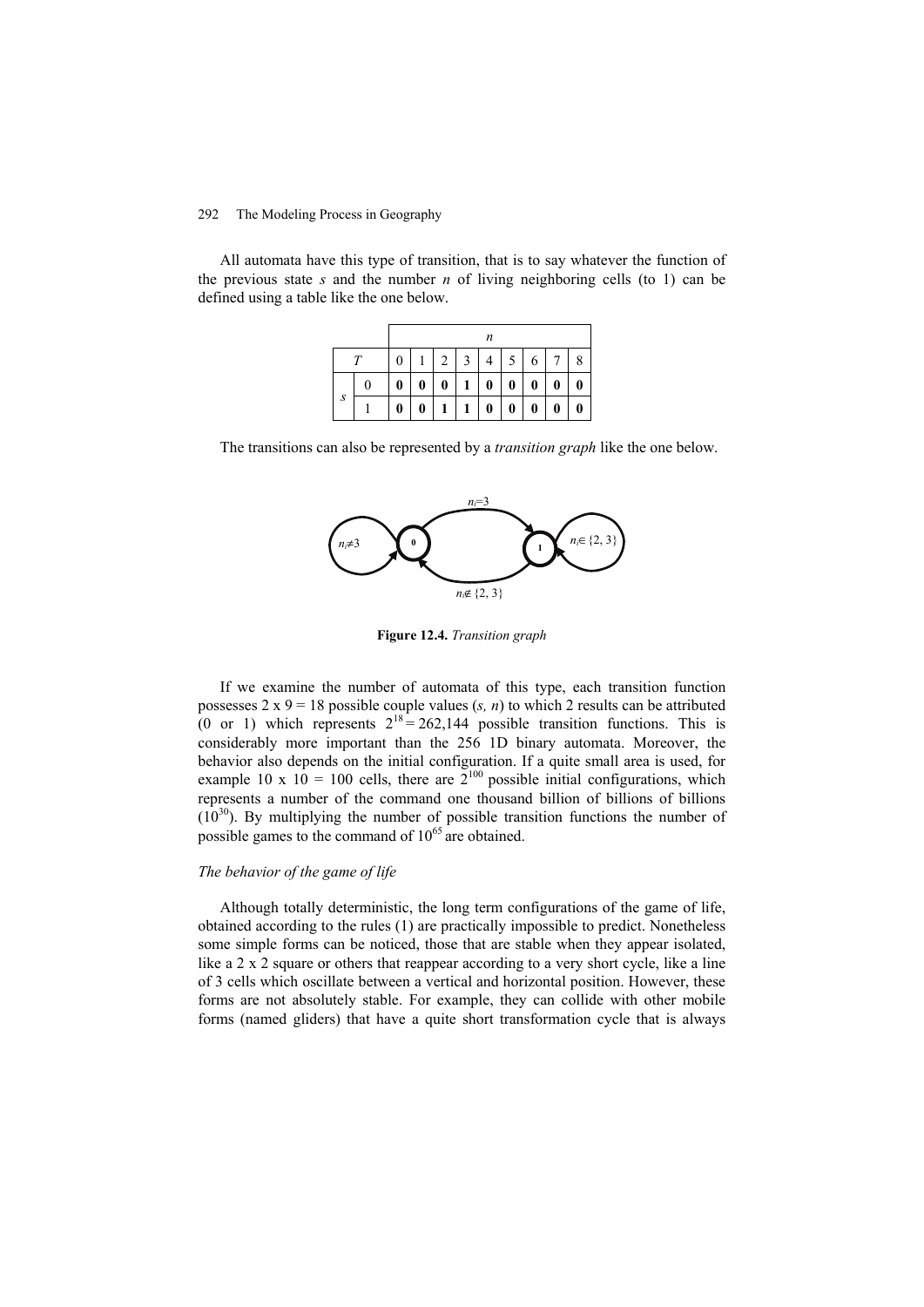moving, like that in Figure 12.5. The collisions produce other forms, making overall behavior more complex.



**Figure 12.5.** *Glider: here a cyclic figure moves towards the south-east. Using symmetry 3 others can be constructed, moving in the 3 other directions* 

# **12.5. CAs used for geographical modeling**

Now a few examples of the use of cellular automata in geography will be shown. Our objective is not to make a new discovery in this area as there are, at the moment, numerous teams working on this subject. There is an abundance of bibliographies, for example the CASA website (see websites in the bibliography) or in the French speaking community the work on cellular automata applied to urban simulation [LP 97]. For educational purposes we prefer to describe more precisely a few realizations rather than citing a myriad of works without really unveiling their content. We have chosen 3 examples from varied fields, 2 of which were carried out in our laboratory. The first is inspired by the Hägerstrand model on diffusion, the major geographical process that will provide the opportunity to present a probability model and its deterministic correspondent. The second (SpaCelle) is a mini "platform", that is, software which contains no programmed model but in which the user interface allows the user to describe the behavior of the automaton through a series of simple rules, explained in a spatial representation language. This model was initially developed to be applied to urban geography but its field of use is much more general. The last example is applied to physical geography (RuiCells). It is a much more complex model than the previous one, applied to hydrological risk management. It presses layers of geographical information (DTM, digital terrain model). The automaton is constructed on a mesh of the surface in heterogenous cells (punctual, linear and surface). It models the surface runoff according to precipitation, terrain morphology and land use.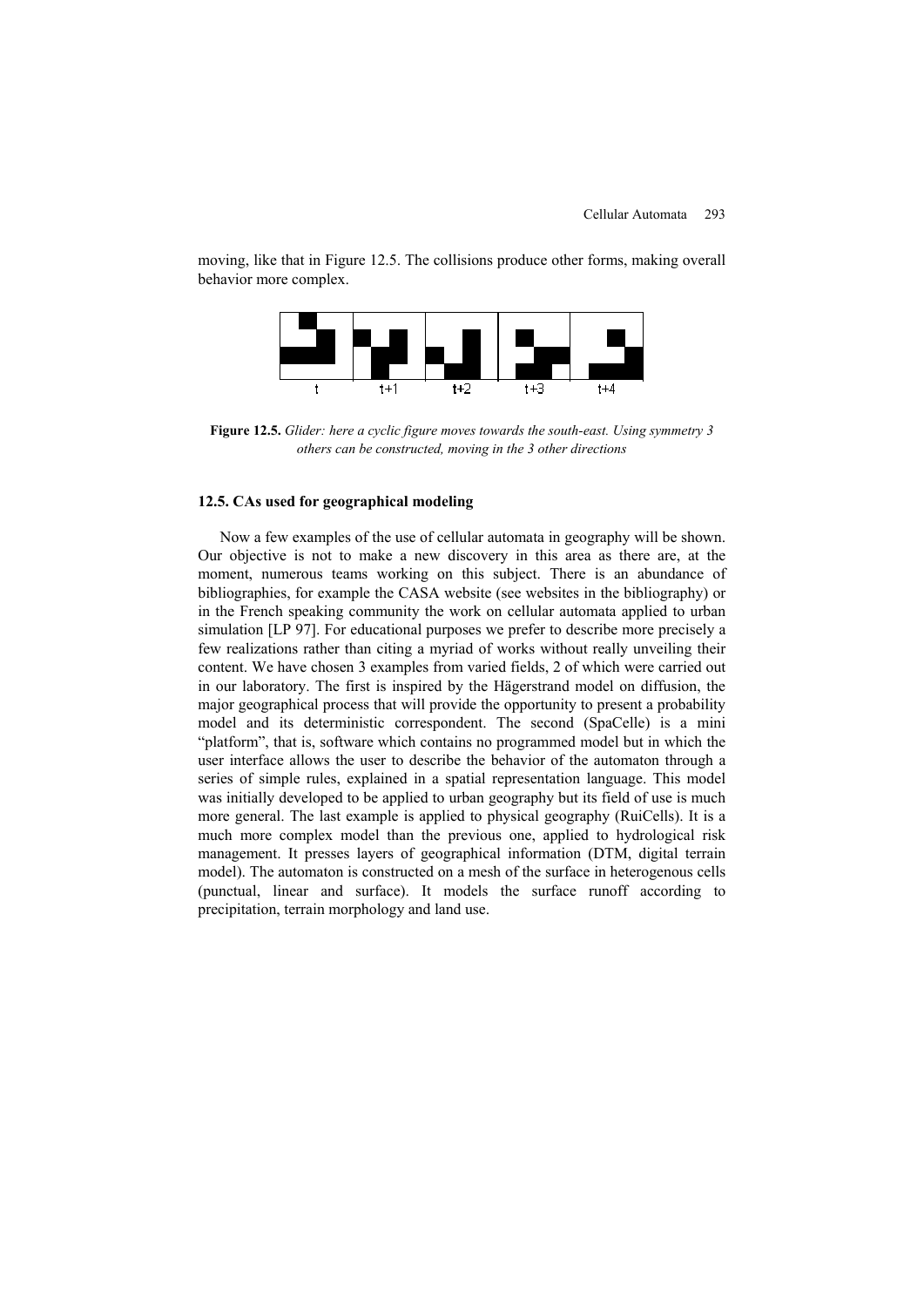

**Figure 12.6.** *Evolution (every 8 steps) according to the rules defined in (1) of an initial configuration of stationary forms and moving forms which collide (t = 16) to create a chaotic situation (t=16 to 56) and then restructured (t = 64) into a simple form which converges towards a fixed form in t = 74*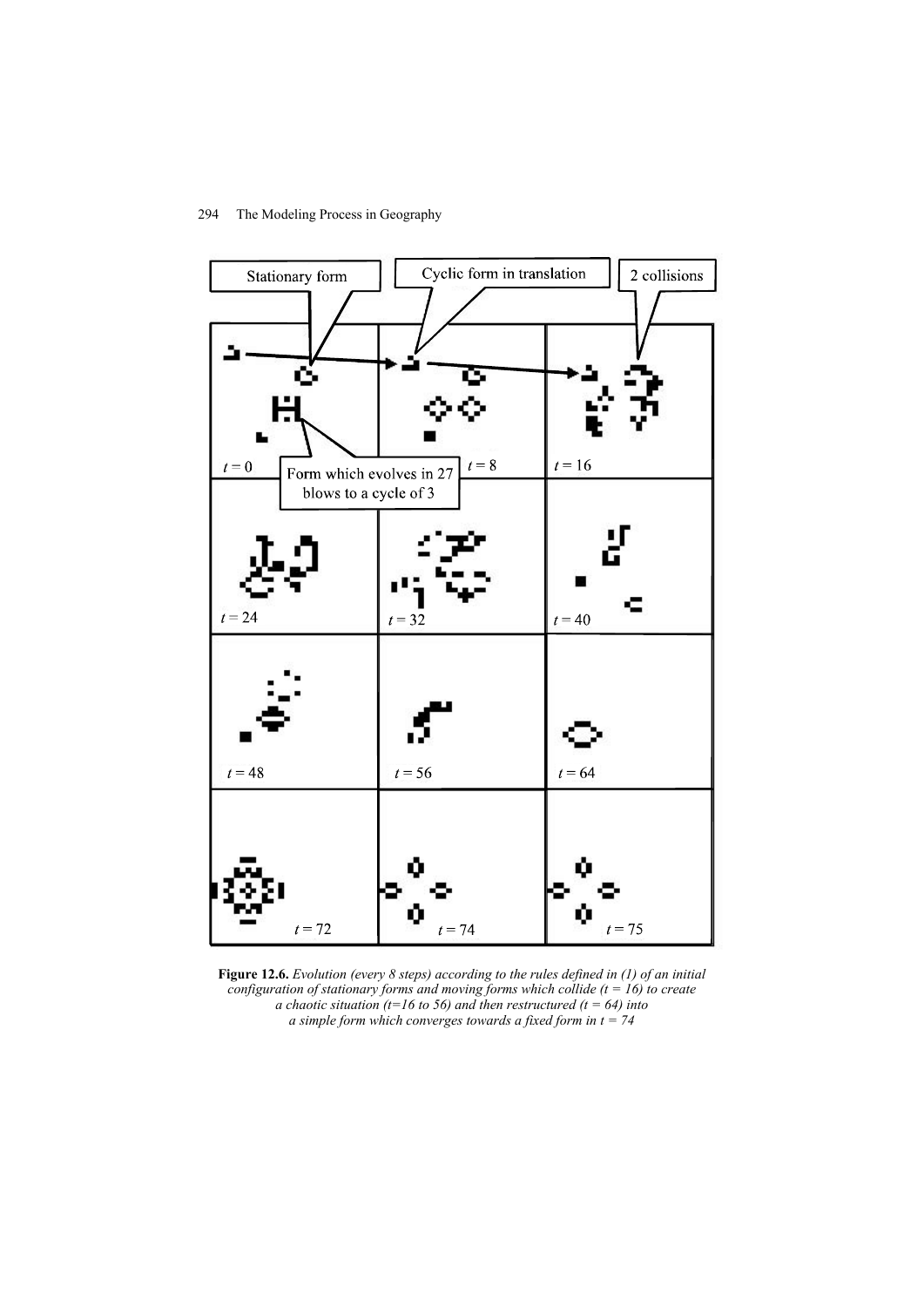# **12.5.1.** *Diffusion simulation*

# 12.5.1.1. *The Hägerstrand probability model*

It can be said that the interest of geographers in cellular automata begins with Hägerstrand [HAG 67] as he models the diffusion of an innovative process (agricultural grants for the transformation of wooded areas in pastures in the Asby area, south central Sweden 1929-1932). Although we can improve the Hägerstrand model by using a multi-agent system, as Eric Daudé did [DAU 04], this model equally conforms to the paradigm of the cellular automaton which behaves according to the regular cutting of time and space. The process is managed by a local transition rule applied to a neighborhood.

The big difference with the formal definition of a cellular automaton lies in the fact that this is non-deterministic. Its special area is a rectangle 70 km x 60 km dissected according to a 5 km sided grid which gives 168 cells. Each cell *i* contains a certain number of individuals *ei* (these are the agricultural operators liable to be funded; this number remains the same during the simulation). An individual can be in one of the four following states: *innovator* (having adopted the innovation at the time t = 0), *having adopted* (in the past), *adapters* (at the present moment), and *potential adopters* (that will perhaps be adopted in the future). We seek to model the number of operators of each cell that has adopted the innovation over a course of time. The state of one cell *I* is therefore represented by the number  $x_i(t)$  of those having adopted the innovation. The cell also contains the number of operators, *ei*, which remains constant. From these two values, we deduct  $y_i(t) = e_i - x_i(t)$ , the number of potential adopters. The diffusion process depends on the frequency of communication between the operator who has adopted and the potential adopters; it is a typical logistic model. Instead of using this model directly at a cellular level, we can simulate it at an individual level, that is to say, at the level of the operator itself by the random generation of an "adoption message" according to a certain probability model. This probability contact declines rapidly with distance and therefore proceeds essentially by neighborhood. For this we define a *contact field* from the neighborhood operator given in the definition of the CA. At each of these *n*  shifts  $V = (v_1, \ldots, v_k, \ldots, v_n)$  of the neighborhood operator we associate a probability of achieving a contact  $P = (p_1, p_2, \ldots, p_k, \ldots, p_n)$ . The vector P is the contact field whose sum of its elements is equal to 1 (like all laws of probability). The field of contact allows the random selection of a message which will be sent from the active cell *i* if it possesses at least a *having adopted*, to the cell *j* chosen at random. With a computer, random selection is carried out by a standard pseudo-random function giving a real number  $p$  in the interval  $[0, 1]$ . Such a selection allows us to choose the affected cell using the Monte Carlo method.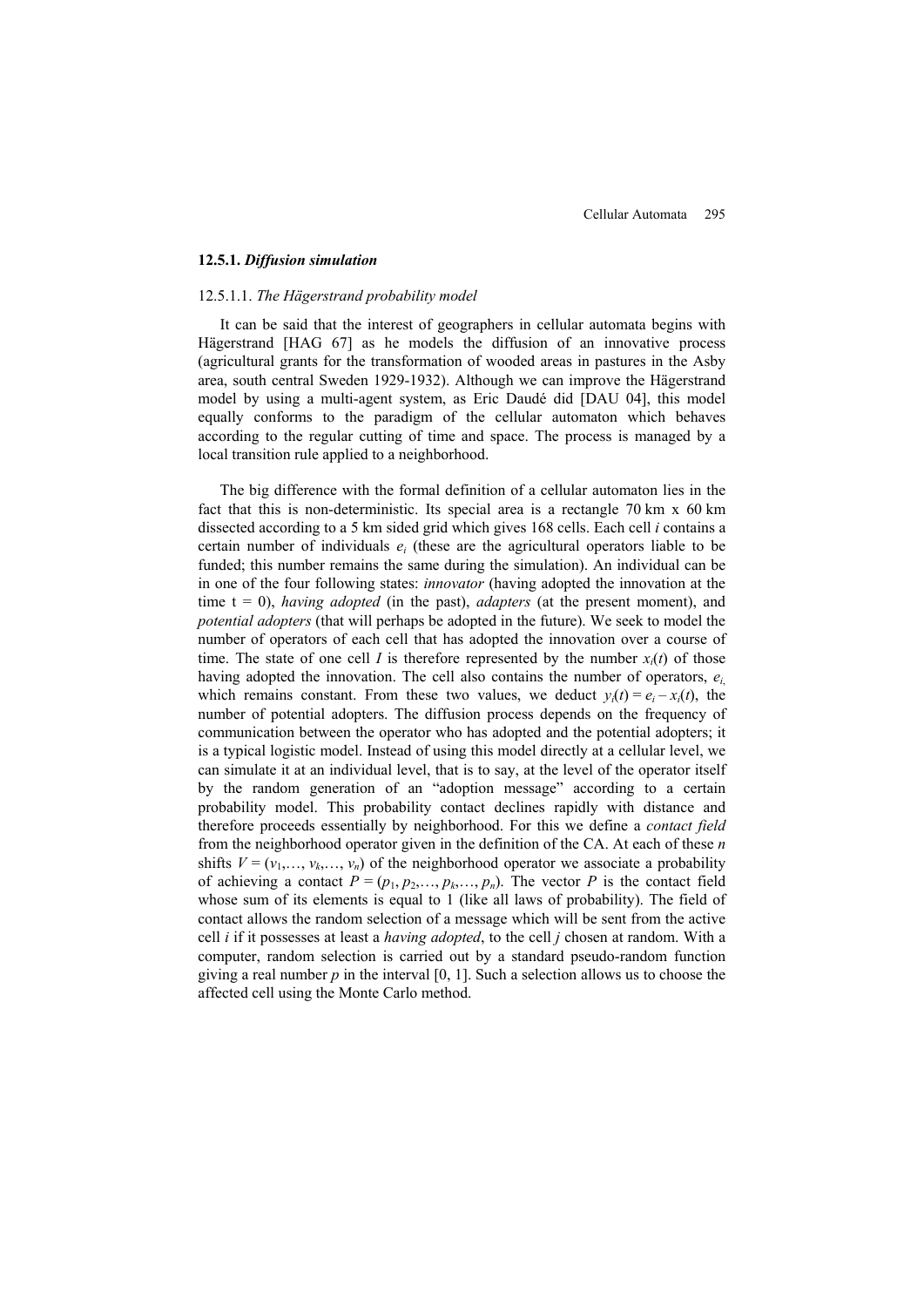The local transition process takes place in the following manner: every time there is a *having adopted* (that is to say  $x_i(t)$  times) in the cell *i* we proceed to send an adoption message. If the  $k<sup>th</sup>$  cell is chosen, the message is "sent" to the cell  $j = i + v_k$ . (2). This is followed by a new random selection *q* uniform between 1 and *e<sub>j</sub>* (number of operators in *j*) if  $q \leq x$  the message "falls" on an operator that has already adopted it and is therefore lost, if not it arrives on a potential adopter and the number of adopters is raised to 1. The same process occurs for all the cells. At the end of the iteration we update the state  $x_i$ , of all the cells *i* in adding to  $x_i$  the number of adopters calculated during the iteration.

The contact field can be defined homogenously, and is therefore constant throughout the area. Certain natural barriers (lakes and forests), which limit contact between the individual cells, are also taken into account. In this case the contact field is variable and must be defined for each cell or a balance of contiguity lines between cells must be taken into account.

#### 12.5.1.2. *Deterministic diffusion model*

This diffusion model can also be treated on a cellular level if the number of individuals of each case is big enough that the large number law applies. The model therefore becomes deterministic.

The messages received in the cell *i* from its neighboring cells have been sent by each  $x_k$  having adopted the k<sup>th</sup> cell towards the  $e_i - x_i$  potential adopters of the cell *i*. Their total is therefore  $x_k(e_i - x_i)$ . These messages come from boxes more or less unconnected to *I*, of which we know only a proportion  $r_k$  (lessening with distance) are fulfilled. We arrive therefore at a logistic formula of the number of adoptions in *i*  achieved by messages coming from the  $k<sup>th</sup>$  cell of the neighborhood:

$$
a_{ik} = r_k x_k (e_i - x_i)
$$

The number of adopters  $a_i(t)$  in *i* at the time *t* is given by the summation of the neighborhood terms:

$$
a_i(t) = (e_i - x_i(t)) \sum_{k \in V(i)} r_k x_k(t)
$$

and the transition function of the model is therefore:

$$
x_i(t+1) = x_i(t) + a_i(t)
$$

 $\overline{a}$ 

<sup>2</sup> The sign "+" represents the translation applied to *i* of a vector  $v_k$ , which is a sum of two vectors. For example, if  $i = (2, 5)$  and  $v_k = (-1, 1)$ , we will have  $j = (2-1, 5+1) = (1, 4)$ .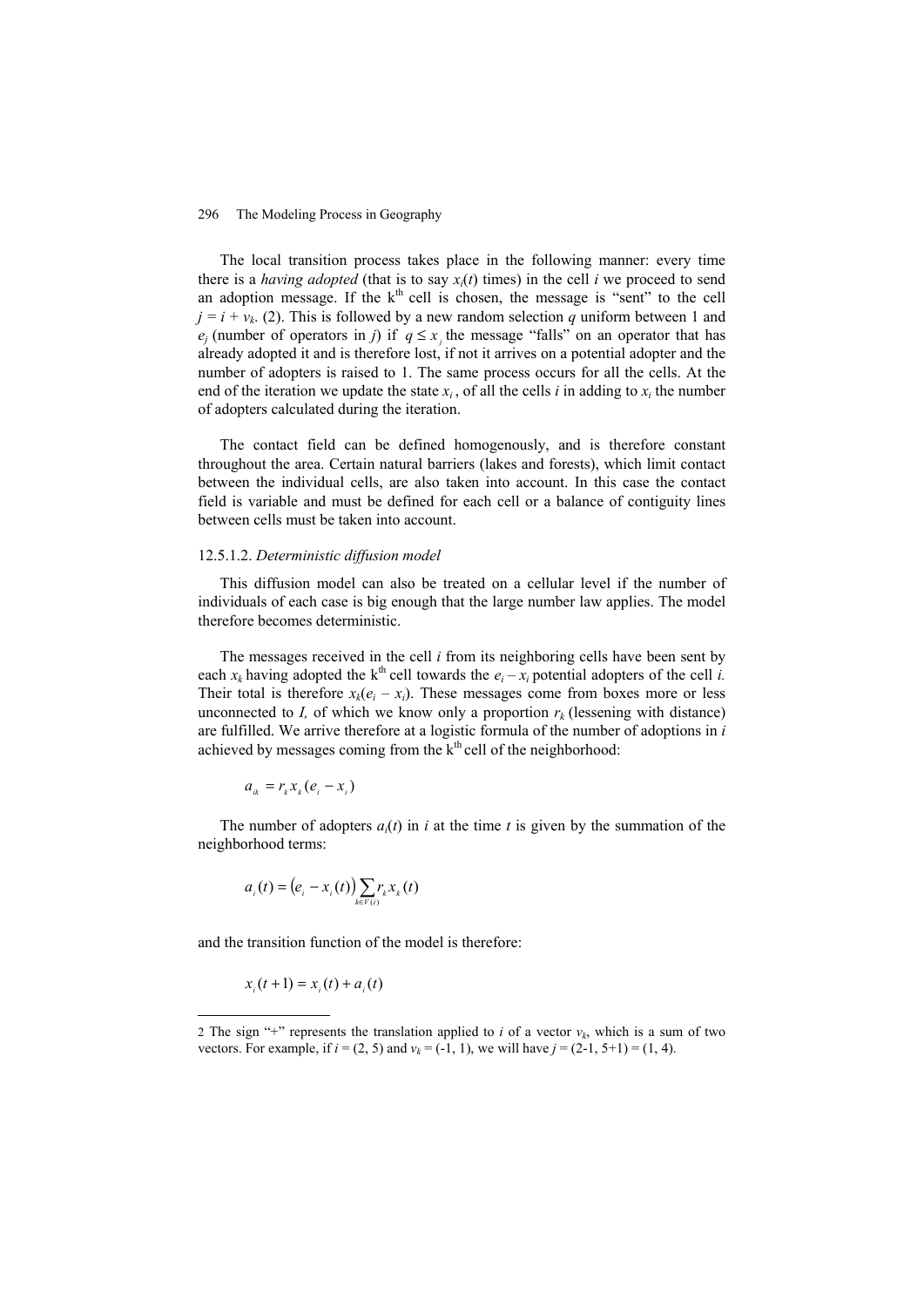The probability contact field *P* is here replaced by the deterministic contact field  $R = (r_1, \ldots r_k, \ldots r_n)$  of the realization rate of a message between a having adopted and an adopter at each step in time.

We present in Figure 12.7 a few results of simple simulations according to the principles defined above, initialized with one focus of innovators in the middle of the area. The first two images concern the diffusion probability: in (A) with the homogenous distribution of individuals (operators), in (B) with the random distribution of individuals. The two following images concern the deterministic diffusion: (C) with the homogenous distribution of individuals and (D) with the random distribution of individuals.



**Figure 12.7.** *The level of gray shows the rate of adopters at the end of several iterations (in four threshold classes 0%, 25%, 50%, 75%, 100%)* 

The diffusion models are not exhausted with these few elementary examples.

# **12.5.2.** *The SpaCelle model*

The SpaCelle model (the Libergeo base of models can be consulted) is a small platform of cellular automaton modeling. Thus the model is not defined in the software itself, nonetheless it functions on a certain number of general principles that we will call a meta-model; it is these principles that we will explain. The user must define the initial configuration, by input or importation of the states of cells along with the transition rules of the model it takes from a knowledge base. It can also define the form of an area, the cell geometry (squared or hexagonal) and the synchronization mode (synchronous or asynchronous or completely random). The state of each cell is qualitative (like a type of land usage) and it is defined by a key word and a representative color.

The performance is based on the *principle of competition.* It manifests itself between the "life force" of a cell and the "environmental forces" emanating from the other cells. When a cell is affected by a new state, we witness the birth of an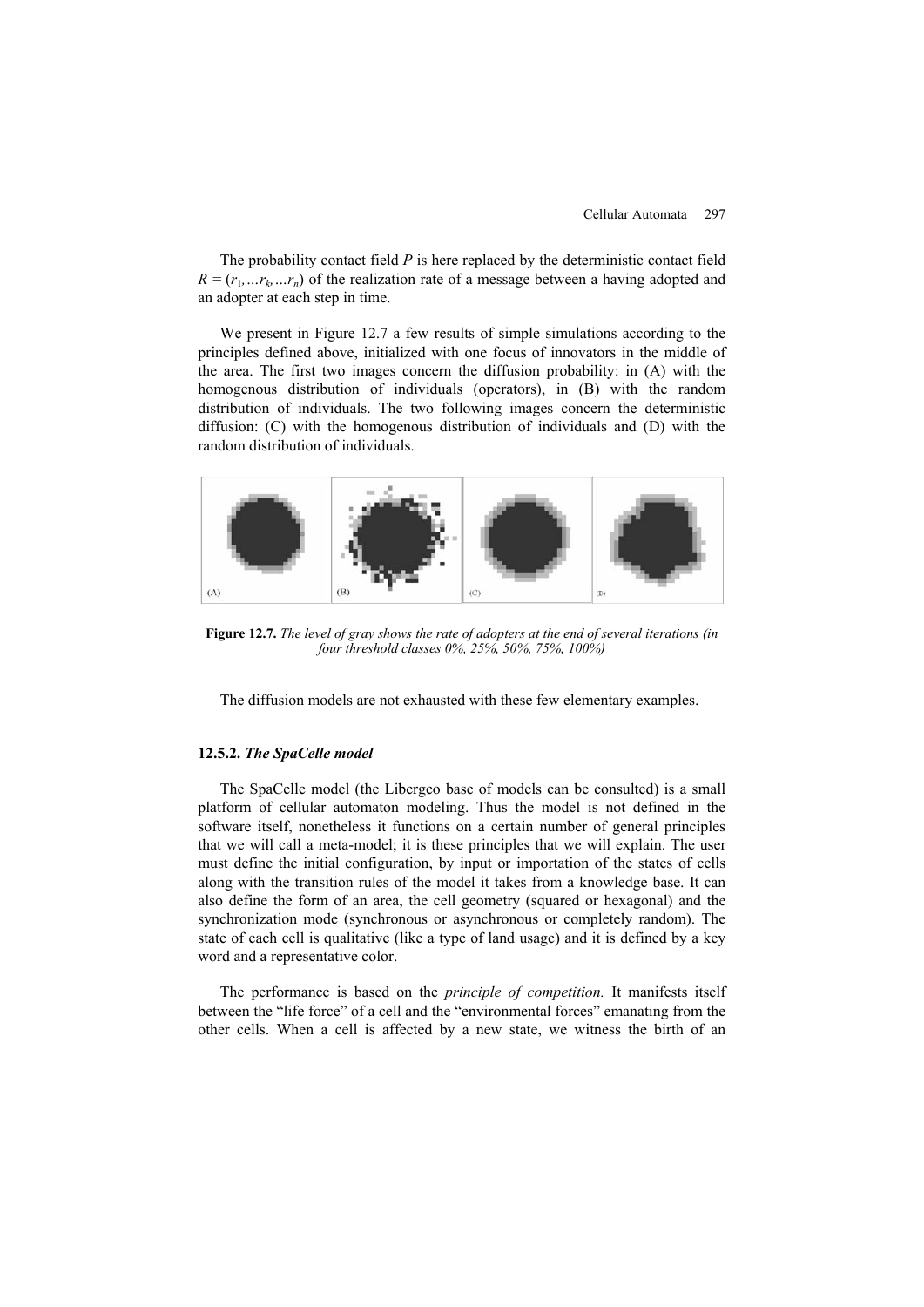individual (cell). It is therefore affected by a maximal life duration (in this state) depending on its class (ID: infinite duration, FD: fixed duration, RD: random duration according to a life expectancy and a standard deviation). Upon its natural death, an individual changes state and takes the definite dead state according to the rule of life of its class. The individual also possesses a life force worth 1 at its birth and decreases linearly to 0 at its natural death. However, an individual can die prematurely if one of the environmental forces affecting it is stronger than its own life force.

For example the rule of life "Pav > Fri = DA(100; 25)" signifies that the class "Pav" (house type) becomes "Fri" (fallow land) after its death and possesses a random life span (RD) according to a life expectancy of 100 and a standard deviation of 25 years.

The environmental forces are defined by transition rules built on the following syntactic model: "*State*<sub>1</sub> > *State*<sub>2</sub> = *Expression*". The term "expression" represents a *spatial interaction function* or a combination of these functions. A spatial interaction function is most commonly written in the form  $F(X; R)$  and makes it possible to evaluate, for each cell, the "environmental force" owed to the individuals type X in a radius R around the cell. For example, if X is "Ind+Com" this represents the under population of the cell type "industry" or "commerce". R is the radius of the disk defining the neighboring action of X on the cell. The function F represents the type of interaction calculated. There are 20 predefined functions. For example, the function "EV(Ind+Com; 5)" signifies "there exists, at least one individual type 'industry' or 'commerce' in the neighborhood of radius 5" and the function " $ZN(Ind; 5)$ " ZN for zero in the neighborhood  $(N)$ ) signifies that there is no industry in the neighborhood radius 5.

The phrase: "wild land can become a housing estate if there is already an estate or business area within a radius of 3 and if there is no industry within a radius of 5" translates itself by the following transition rule:

 $Fri > Pav = EV(Pav + Com; 3) * ZV(Ind; 5)$ 

The conjunction "and" in the phrase is represented by a multiplication sign "\*" while an "or" is translated by an addition sign "+".

The knowledge base consists of 3 parts: the definition of the states, the definition of the rules of life (if necessary) and the definition of the transition rules.

Whatever the basis of the defined rule, the mechanism of the model is as follows. For each cell on state *s* the system executes all the transition rules  $R_1, \ldots, R_k$  of which the first member *State*<sub>1</sub> equals *s*. It therefore evaluates the life force  $f_0$  of the cell and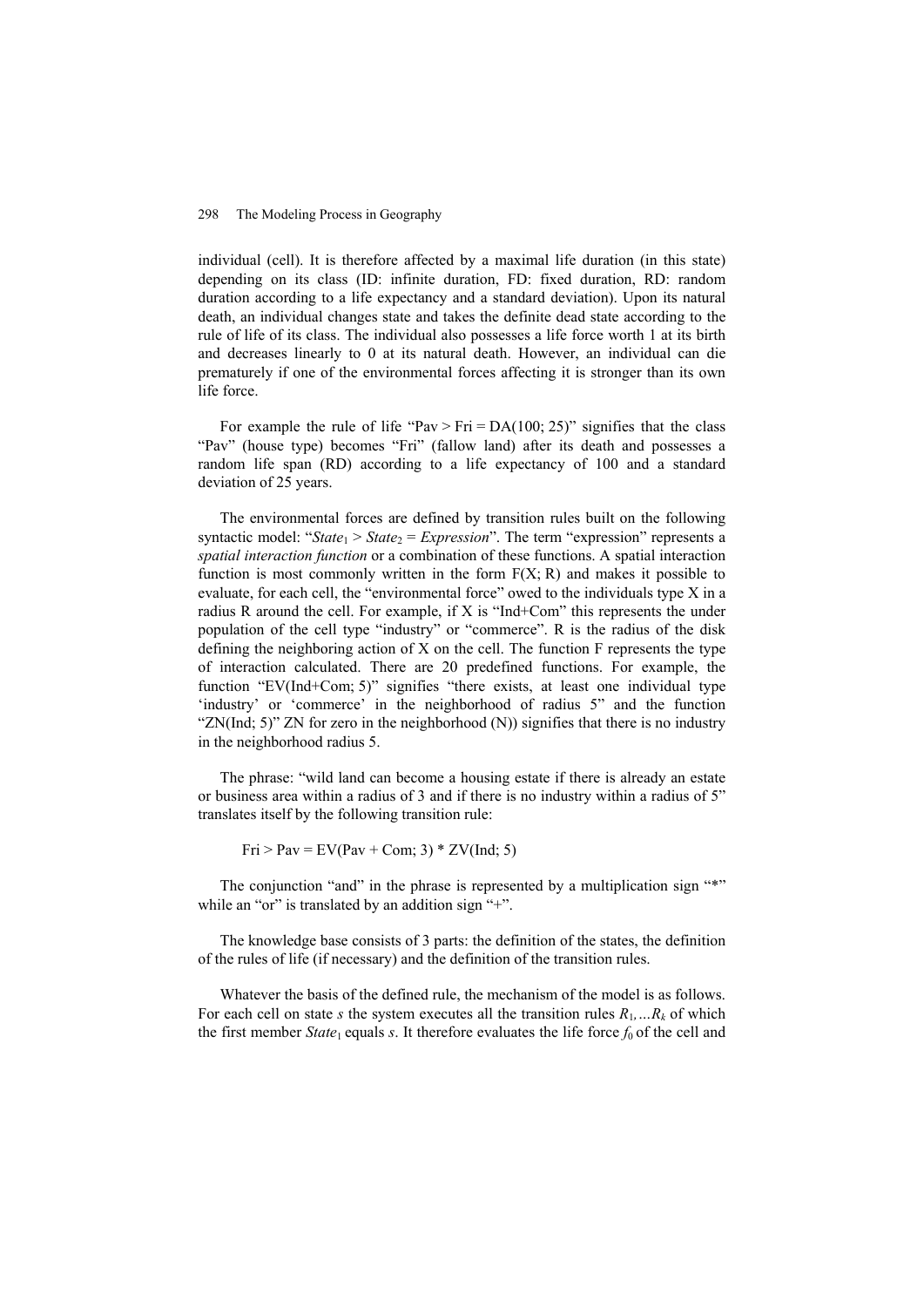the resulting forces  $f_1, \ldots, f_k$  associated respectively with the rules  $R_1, \ldots, R_k$ . It is always the maximum force that takes it. If several rules give the same maximum force, a random uniform selection is performed to choose the transition that will be kept among the cells of maximum force. If it is the life force  $f_0$  that is retained, the cell remains in the state if it is one of the fixes  $f_i$ , (for  $i>0$ ), the cell dies prematurely and its state becomes  $state_2$ , which is recorded in the right member of the rule  $R_i$ .

It can therefore be seen that the transition mechanism is deterministic. Nonetheless a random quantity exists in the case of an equality of maximum force between several rules or in the cells in which the life span is random. There also exists special interaction functions which trigger events, be it a moment selected at random or on a precise date. These chronological functions, by combining with the other functions, allow us to modify the system behavior randomly or from a precise date.

# 12.5.2.1. *Examples of modeling with SpaCelle*

# 12.5.2.1.1. The game of life

In the case of a very simple model like the game of life, it is sufficient to define two states (L= life, D= death) no life rule is necessary here and two transition rules are defined according to the formula (1):

$$
D > L = NV(V; 1; 3)
$$
  
L > D = SV(V; 1; 2; 3)

The first rule signifies that each dead cell (D) takes life (L) when there are 3 active cells in its neighborhood radius 1 (the function (NV) stands for the number of neighbors). The second rule states that cells stay alive (L) only if the number of its living (L) neighbors is in the interval [2:3]. It is also necessary to specify certain choices not in the rule base like the neighborhood type (here Moore's type is used, 8 neighbors, induced by the max distance), the synchronized performance mode and the form of the squared mesh.

# 12.5.2.1.2. The Schelling segregation model

This model, typical of the sociology method of *methodological individualism* which uses three fundamental concepts: the concept of emergence, associated most often with aggregation, the concept of modeling, allowing the simplification of individual behavior, which in reality are all different, and finally the rationality concept of the actors who translate a hypothesis of behavioral intelligibility.

In a town made up of several social groups or communities (ethnic, religious, economic, etc.) the Schelling model shows how spatial segregation can appear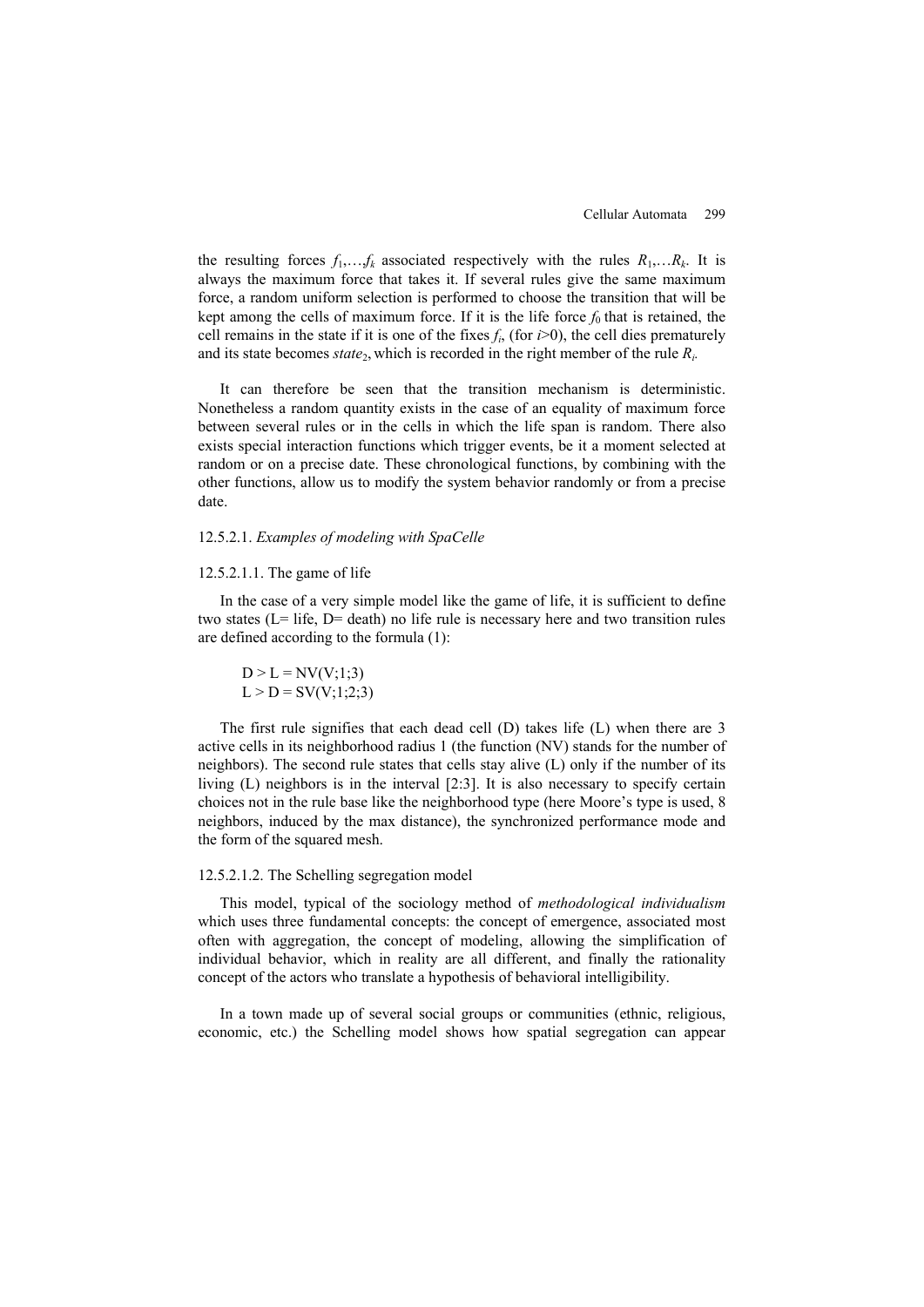without segregational behaviors at the individual level. Indeed, it shows that even if each individual has an elevated level of tolerance concerning the presence of "foreigners to their group" in their neighborhood we nonetheless see a separation or socio-spatial segregation emerging over time which transforms by the appearance of considerably more homogenous areas than individual tolerance may have lead us to believe. It is therefore a simple yet significant example of the emergence concept in a complex system. Even if the reality is very different, this model still shows that the whole, that is to say the collective behavior must not be directly interpreted as if the rules of individual behavior applied directly to collective behavior: the individual is not segregationist therefore the group is not either. It can be seen, through this example that an individual rule can produce, if certain conditions are brought together (in this case for example a sufficiently high population density and rules given for the highest level of toleration) an overall organized behavior of which the occurrence is certain at the end of the given time but of which the form is totally random.

We have developed this model in SpaCelle as follows. The cellular area represents a town where the cells (10,000 in number) represent the habitations. The town is composed here of three communities noted A (in black), B (in dark gray) and C (in light gray). When a house is not inhabited, the cell is in the state  $F$  (free) and left in white. There are consequently four possible states for a cell: A, B, C or F.

The initial configuration results in a random selection of a state for each cell among the four possible states. This gives a quasi-equal weight between the three communities.

The rules of transition are very simple, there are no life span rules and there are two transition rules, identical for each community:

– The moving-in rule; if a cell is free, a family from any one of the three communities A, B or C has an equal chance of moving in. The installation of a family is not linked to the freeing of another cell in such a way that it lowers the overall population density (function DE) as the model possesses a maximum overall population density (99% for example) over which moving in is no longer possible. There are therefore three identical moving in rules, one for each population. As a result, the probability of the installation of an individual is the same whatever the group:

L>A=DE(A+B+C; 0; 0.99) L>B=DE(A+B+C; 0; 0.99) L>C=DE(A+B+C; 0; 0.99)

– The moving-out rule; if a family living in a given cell is surrounded by too many "foreigners to its group" it moves, freeing the cell (the PN function is used for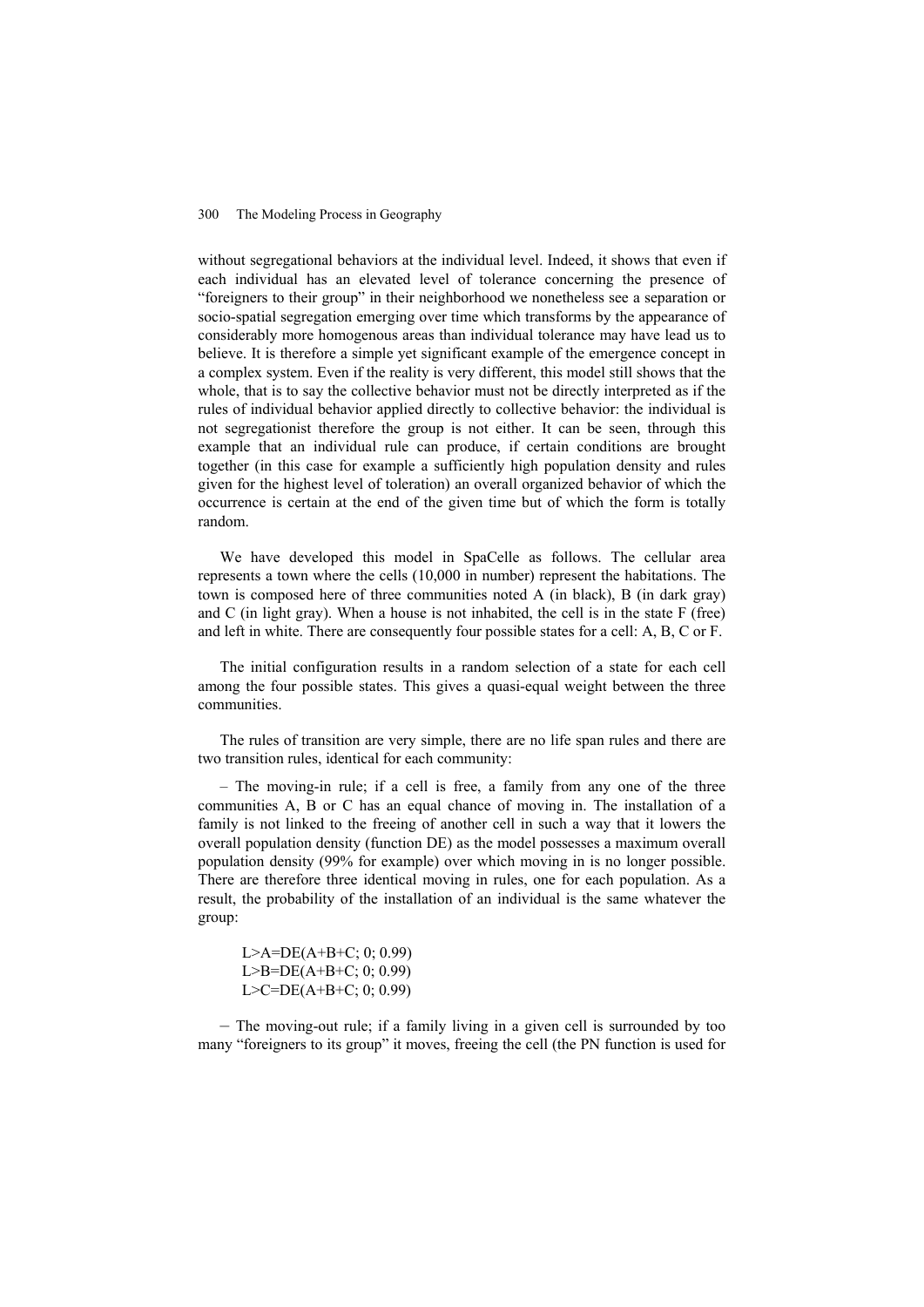this which calculates the proportion of foreigners in the neighborhood radius 5. It is worth 1 if it is in the interval (70%–100%) and if not sends back 0). The move out is not directly linked to a move in but decreases the overall density and eventually allows a move in elsewhere. Therefore, move out is explained by a rule which has the same form for each population:

A>L=PN(B+C; 3; 0.7; 1) B>L=PN(A+C; 3; 0.7; 1)  $C>L=PN(A+B; 3; 0.7; 1)$ 

This model is slightly different to the original Schelling model [SHE 80]. In fact that model dealt with only two different types of individuals (white and black), moreover it processed in a synchronous manner (all cells changing at the same time) and finally each move-out was immediately followed by a relocation elsewhere. Here we have taken three different populations (but this changes nothing in principle), the order of simulation is random, that is to say at each moment in time a cell is chosen at random to be independently treated from the cells already done. Finally, in our simulation the two types of action (moving-in and moving-out) are independent and are chosen uniquely in relation to the state of the cell which is chosen. According to the evaluation of the rules for this cell, if it is a free cell moving-in can occur. The behavior of the model is therefore subject to a minimum number of rules to create the dynamic of the system.



**Figure 12.8.** *Simulation of the Schelling model: (1) initial configuration, (2) after 50 steps in time* 

# 12.5.2.1.3. Interpretation

We soon notice the emergence of an organization stabilizing after 50 time steps (each step corresponds to the processing of 10,000 cells chosen at random). The tolerance percentage 70% corresponds to a tolerance percentage more important than the average as if the 3 populations were equal in proportion ( $\frac{1}{3}$  each) there are  $\frac{2}{3}$  of 00% in the mean 66% of cells which are mode up of "foreigners". The rendem  $^{2}/_{3}$  of 99% in the mean, 66% of cells which are made up of "foreigners". The random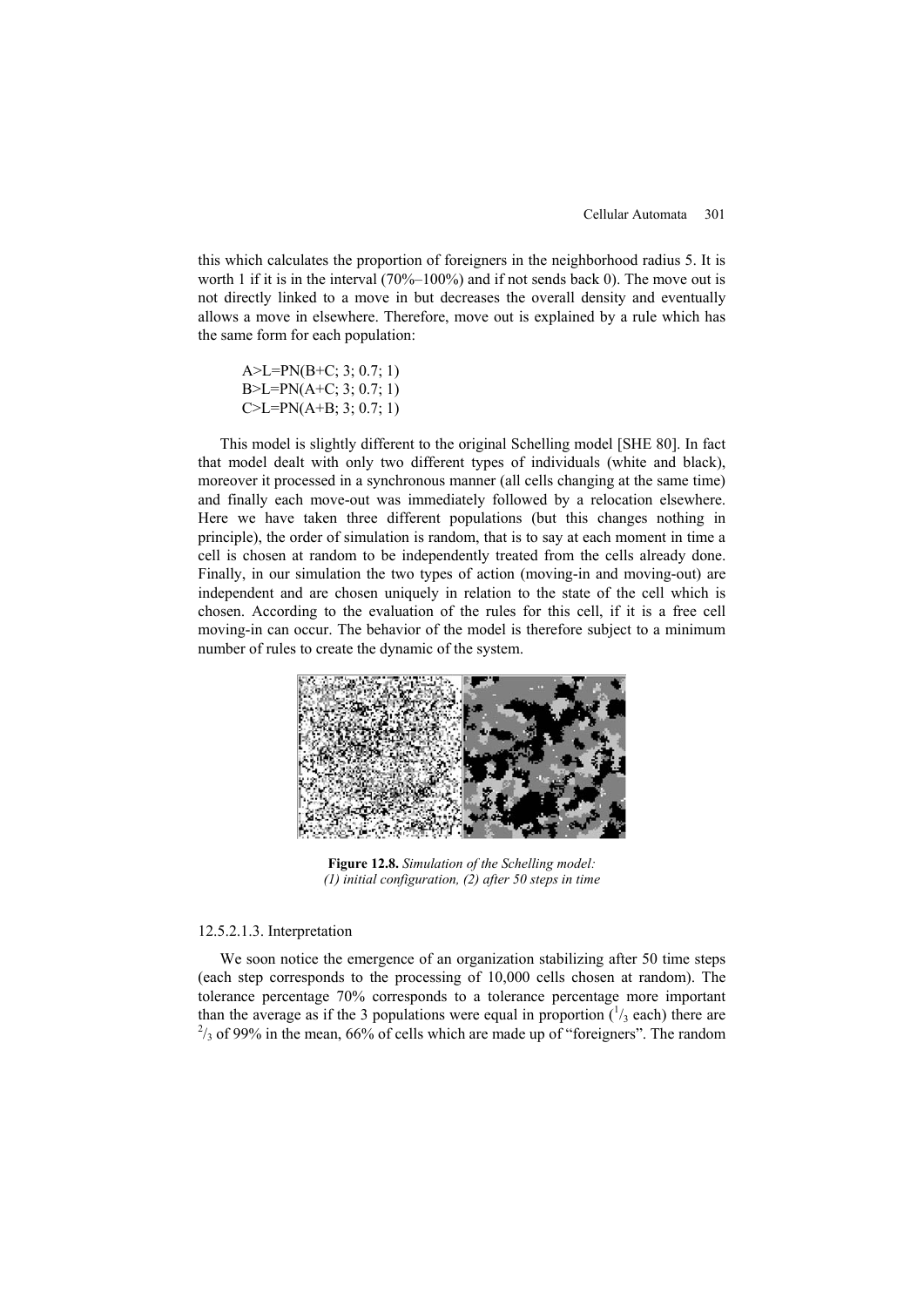situation of departing positions means that locally (within a neighborhood radius of 5) the probability of reaching or surpassing 70% of foreigners is quite high. The moving-out occurs quite often. The box left free will only be able to stabilize itself with one of the other two populations which will progressively reinforce the homogeneity. We notice then a quite complex final result, where homogenous "areas" appear, composed of one single group whereas others are composed of a mix of two groups, but none appear perfectly mixed, a situation which does not however seem forbidden by the rules.

#### 12.5.2.1.4. Urban development in Rouen over 50 years

In [DGL 03] we used this system to simulate the urban development of the agglomeration of Rouen over a 50-year period. This work is more realistic, it begins with a real observation situation in 1954 and with a set of 15 rules it reaches a simulated situation in 1994, which is compared to the present day. Overall the configuration is very close to the observed situation. The analysis of local differences underlines the behavior which is spatially coherent, others underlining the logical evidence outside the space.

# 12.5.2.2. *The limits and originality of the SpaCelle model*

This model only allows dynamic modeling whose rules of evolution are spatial (interactions with the neighborhood). It is therefore simplistic but it does allow a complex modeling from a not necessarily mathematical knowledge. For example, the rules set can be constructed from the analysis of a text. However, quantitative data cannot be introduced except in declaring these values in qualitative classes (this is a finite state automaton). Moreover an economic variable like the price of land cannot be taken into consideration at the same time as land use became the model takes only one type of information. For example, if the price of land is separated into different classes the land use types can no longer be used, unless the two are mixed in a quite complex way. Nonetheless the model allows us to realize experiments by simulation, which gives quite good results that will not be discussed here. The Rouen model tends to show for example that the cost of land results from localization and spatial interaction between these localizations since it is not necessary for modeling urban evolution. However, other exogenous factors, economic or social, cannot be taken into account. We can therefore more or less analyze the influence by the analysis of the differences between the model and reality.

This system, which allows the formalization of a dynamic by *sentences* (the rules), explained in a *knowledge-representation language,* quite close to natural language, is an original alternative to classic modeling which explains a system dynamic by equations.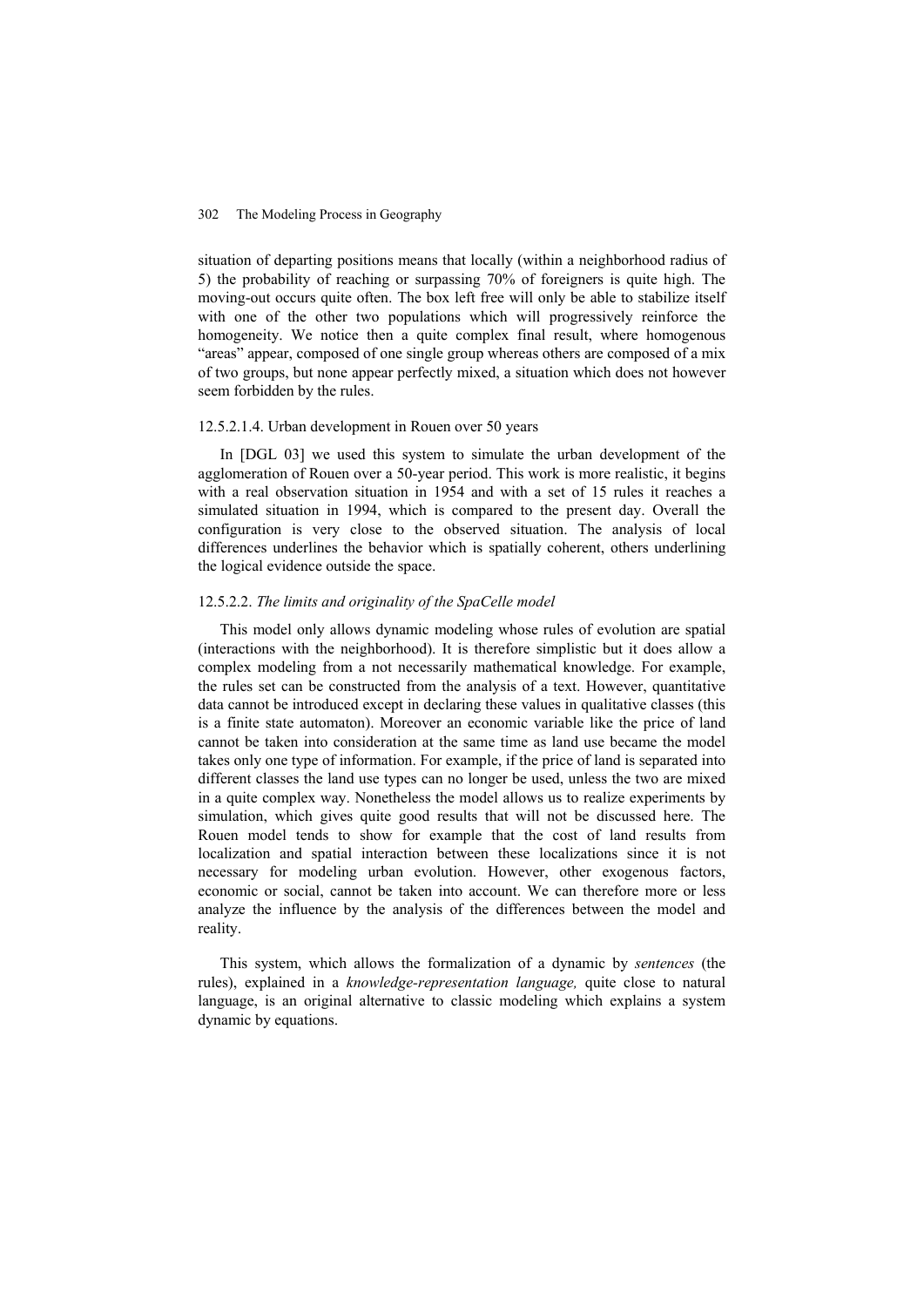#### 12.5.2.3. *Recent evolutions of the SpaCelle model*

We have developed more general versions of this model where the cells can be of any polygonal form and thus can adapt directly to the cuttings originating from a geographical database. We have also generalized the types of cell state. Instead of defining the state of one cell with a unique exclusive quality, it is more realistic to define a state of multiple behavior. For example, land use: housing but with some business and a small amount of industry and roads.

In this extension, the cell state is represented by a series of *n* real numbers  $(s = (s_1, s_2, \ldots, s_i, \ldots, s_n)$ , which can have very different meanings:

1) The state *s* can be a vector of dimension *n* where each dimension *i* of the state associated with a modality (for example 1: housing, 2: industry, 3: business, 4: road, etc.) of the same qualitative variable (here the land use) and  $s_i$  represents the proportion or probability of presence (depending on whether it is in a deterministic or probability situation) of the modality *i* in the cell.

2) The state *s* can be composed of *n* different quantitative variables (for example 1: population, 2: GDP, 3: surface, etc.) and  $s_i$  is the value of the  $i^{\text{th}}$  variable. We have used as part of the modeling of the development of the standard of regional life in the European Union (represented in a simplified manner by the GDP per inhabitant in purchasing power parity.) In using the rules of intrinsic rural growth but also of diffusion by neighborhood (known as horizontal interaction), we are thus underlining a competition between the two processes, the first pushing for divergence the second for convergence, of the standards of living between the regions. We search then to understand the influence of national and European aid, as well as the role of taxation (vertical interactions, rising for taxes and falling for help). This introduces a supplementary level of complexity to the studied system, both in the structure, through the necessity to use a multi-layered hierarchical automaton (regions, states, Europe) and through the dynamics, combining the horizontal and the vertical interactions.

The state *s* can also be a real matrix  $p \times p$ . We have modeled within the framework of diffusion in the behavior of French voters, using cantonal cutting as cellular meshing [BL 04] that state of the call is therefore defined by a behavior matrix  $S = [s_{ij}]$ , of  $p \times p$  dimension where p is the number of candidates. The behavior matrix of a canton-cell evolves over time (between two elections) by diffusion of voting behavior from the polls and ultimately makes it possible to calculate a new vote vector *V*' (percentage of votes for different candidates) from the initial vector (observed) *V* by matrix multiplication  $V' = SV$ . A rule bearing, for example, a positive relative influence to a candidate *i* modifies the behavior matrix, in raising the term  $s_{ii}$  of the matrix and lowering the other terms of the column *i* so that the total remains constant (equal to 1).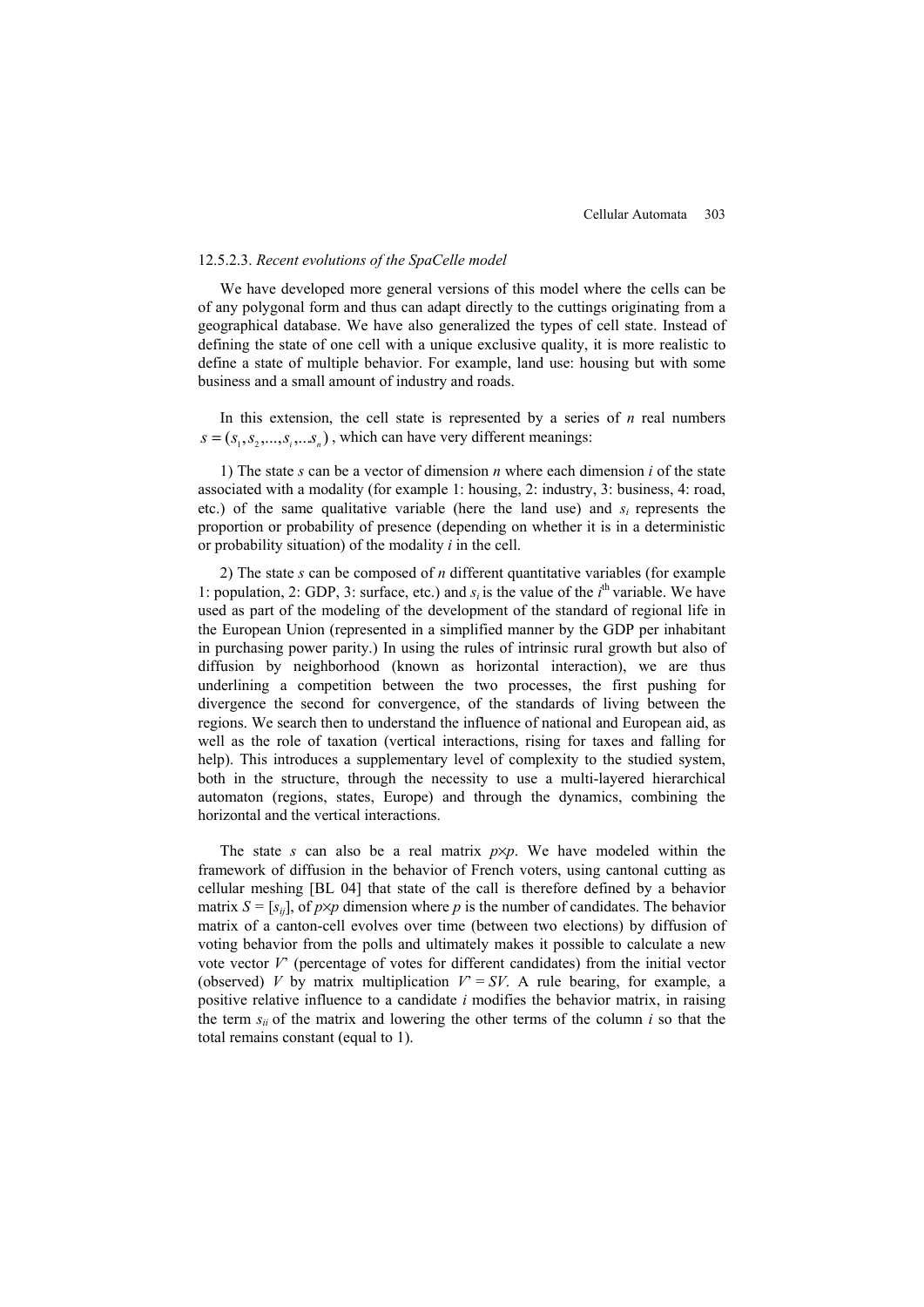### **12.5.3.** *Simulation of surface runoff: RuiCells model*

This model, much more complex than the previous, was developed as a response to a concern over the understandings of intense phenomena of surface runoff which regularly provoke catastrophic damage in the form of mudslides in normally dry drainage basins. A more precise description can be found in [LAN 02] (the base of Libergo models can also be consulted).

#### 12.5.3.1. *Inputs*

A certain amount of data coming from a geographical information system (GIS) is taken on input to the software to construct a part of the automaton structure, essentially the digital elevation model (DEM). The others are used for performance: precipitation table, vector card of land use, images, etc. These different inputs can be geometrically harmonized.

#### 12.5.3.2. *Structure*

 $\overline{a}$ 

The model of this cellular automaton differs from the strict definition given earlier in the first part. In fact, the cells here are "drawn" on the DEM which represents an elevated surface. This surface is first meshed according to triangulation. If the DEM is composed of irregular random points (originating from, for example, a digitization of level curves) we construct a Delaunay<sup>3</sup> triangulation associated with these points (Figure 12.9a). If the DEM is a regular grid of points, we cut each square into two triangles, by choosing the lowest diagonal (in altitude) so as not to introduce artificial barriers to the flow (Figure 12.9b).

The cells are constructed from the surface triangle mesh. The triangles constitute the first type of cell, the surface cell. However, this is not sufficient to be able to suitably model the flow that naturally concentrates along the lines of the bottom of the valley (the thalweg). It is also therefore necessary to introduce linear cells which are the sides of triangles as they actively participate in the flow process. Finally, in diverse areas, a summit, a side, a triangle, even a group of these objects constitutes a minimal local altitude, a basin. We define therefore a punctual cell, which represents this local minimum. A specific punctual cell recovers also all that runs outside of the domain, in order to conserve the total volume of water of the simulation. These different cells are structured geometrically and topologically in such a way that each "knows" its surface neighbors.

<sup>3</sup> The Delaunay triangulation is that of the interior of the circle circumscribed to each of its triangles contains no summit of triangulation.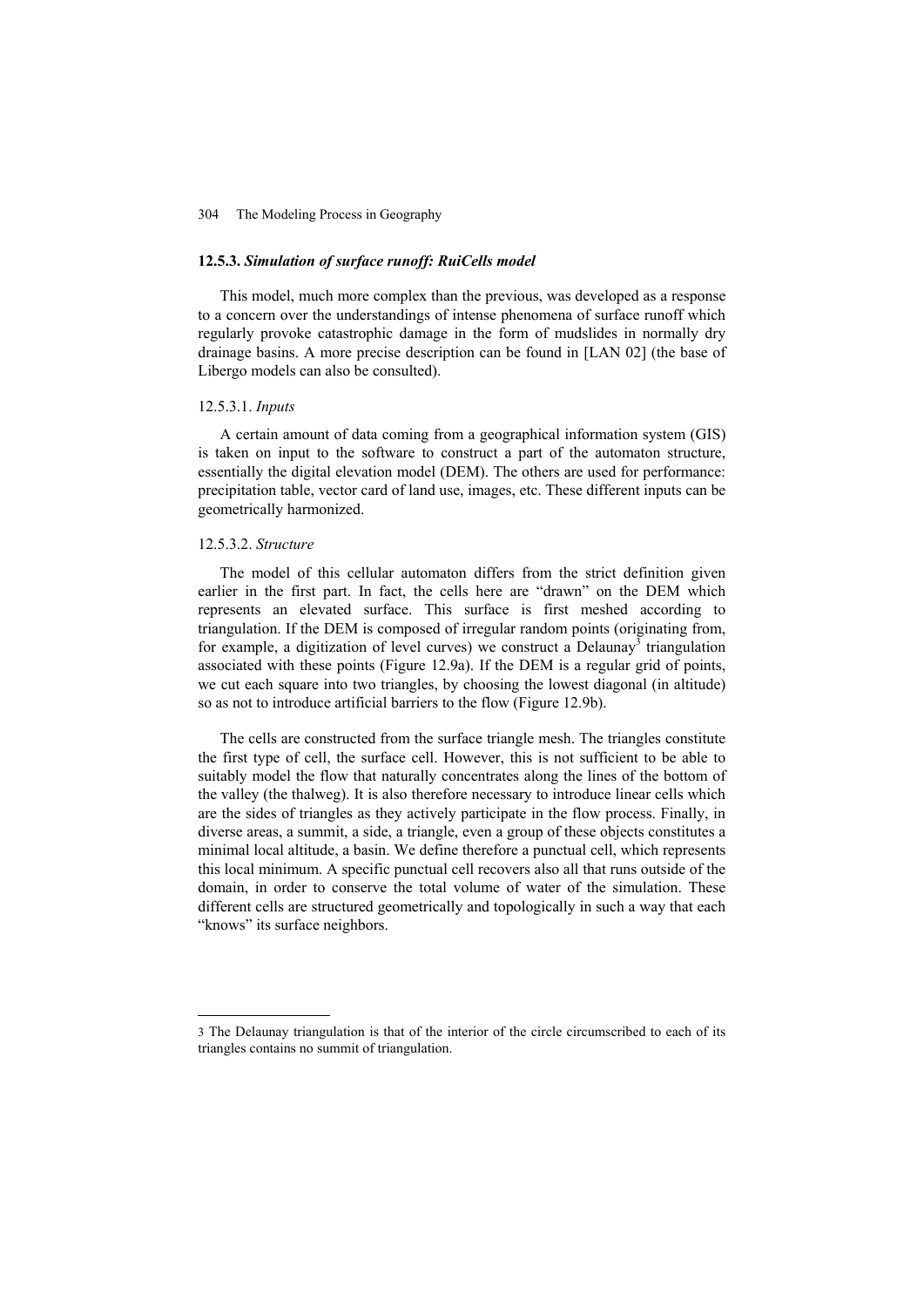

**Figure 12.9.** *Two modes of triangulation*

So that the surface runoff process can be modeled it is necessary to define within the cells a directed *flow graph* which indicates for each, in which other cell(s) it flows into and if the cell flows into several others, a sharing co-efficient of flow between the downstream cells needs to be defined, which is calculated through the cell geometry (form and incline).

When the flow arrives in the local minimum it is necessary to calculate the replenishment of the basin and define the spillway point and the receptor cell so that the flow graph is not interrupted. The graph must also be correctly directed in the horizontal zones towards the output zones without making loops. The algorithmic definition of this graph is a delicate part of the model. The cellular structure is routinely composed of many thousands or hundreds of thousand cells.

#### 12.5.3.3. *Functioning*

The local functioning of each cell is operated by a "cellular motor" which is a hydrological model of surface runoff based on the discretization of differential equations in finite-difference equations (the user interface allows us to choose between several motors). To calculate the runoff it takes into account, for each period of time  $\Delta t$ , the volume of rainfall, the volume of water already present and the volume arriving from the upstream water cells, as well as possibly the water loss and infiltration. These variables makes it possible to calculate the volume leaving during functioning compared to the flow speed which depends itself on the slope and height of the water present.

The overall functioning of the automaton manages synchronously the circulation flow of water between the cells; the structure of the neighborhood used here being defined by the flow graph. At each iteration, which corresponds to a moment in time  $\Delta t$ , the automaton proceeds in two phases: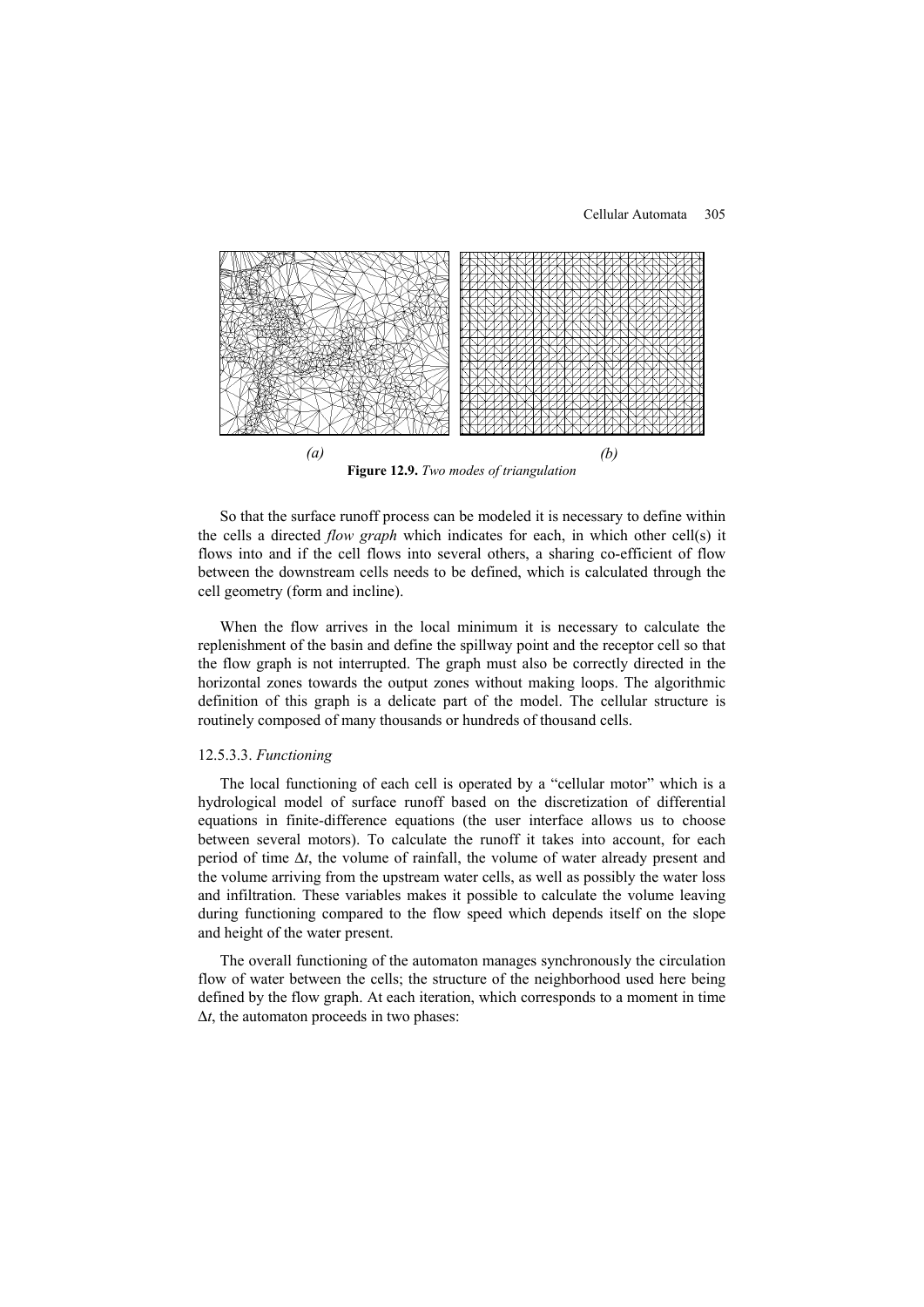– the communication phases where the outputs (calculated before) are communicated to the inputs of the cells downstream,

– the transition phase where each cell calculates its new state  $x(t+\Delta t)$  which is the new volume of water in stock and its new output  $b(t+\Delta t)$  which is the volume running off downstream in function to its previous state  $x(t)$  and its input  $a(t)$  which is the volume coming from upstream and precipitation.

# 12.5.3.4. *Outputs*

Software can chart the evolution of variables in time, to draw out diverse charts and graphs like hydrographs of measured points defined by the user and precipitation curves. It also allows the calculation of the shape and surface of a basin, helps us to draw level curves and bigger trends, create charts with shadowing, or represent a basin in 3D.



**Figure 12.10.** *Chart and hydrographs in different measuring points of a drainage basin*

#### **12.6. Bibliography**

- [BER 82] E. BERLEKAMP, J. CONWAY, G. RICHARD, *Winning Ways*, vol. 2, New York: Academic Press, chap. 25, 1982.
- [BUS 04] M. BUSSI, P. LANGLOIS, E. DAUDÉ, "Modéliser la diffusion spatiale de l'extrème droite: une experimentation sur le front national en France", *Colloque de l'AFSP*, Paris, 19 p., 2004, (see http://www.afsp.msh-paris.fr/activite/diversafsp/ collassp04/collafspassp0904.html).
- [CON 70] M. GARDNER, "Mathematical Games: The fantastic combinations of John Conway's new solitaire game 'life'", *Scientific American*, pp. 120-123, October 1970.
- [DAU 04] E. DAUDÉ, "Apports de la simulation multi-agents à l'étude des processus de diffusion", *Cybergeo*, no. 255, 12 p., 2004.